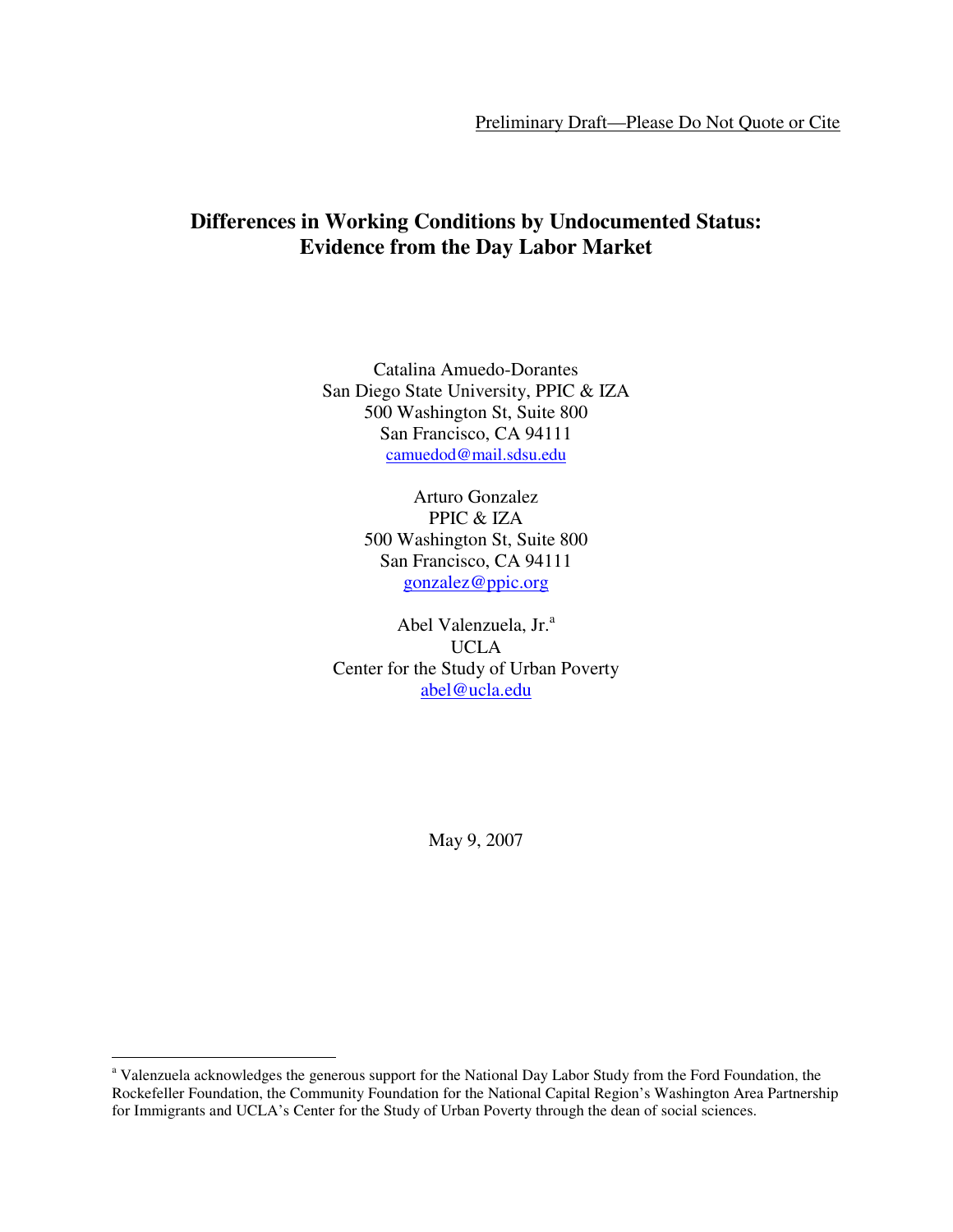# **I. Introduction**

In principle, the Fair Labor Standards Act (FLSA) and the OSHA work safety laws are applicable to all workers regardless of their legal immigration status. Yet, differences in mobility owing to the lack of proper immigration documentation may lead immigrant workers, particularly those who are undocumented, to accept worse working conditions for the same wage than legal immigrants and natives. Additionally, when it comes to safety working conditions, immigrants may have fewer incentives to invest in gaining work prevention skills specific to the destination country, especially if they perceive their stay to be temporary (Dustmann, 1999; Zimmermann, Bauer, Rotte and Million, 1999). Such a behavior on the part of immigrants may result in an overall less safe work environment than the one enjoyed by, say, natives or legal migrants planning on longer stays.

In this paper, we address these potential differences in workplace characteristics and specifically examine differences in working conditions according to workers' legal status. We examine whether this is the case for five different types of working conditions: (1) job safety training, (2) job safety equipment, (3) employer violence, (4) lack of payment, and (5) failure to provide food or water breaks. A series of limited dependent variable models that account for workers' personal and employment related characteristics are estimated with the purpose of identifying differences in working conditions by legal status and by type of employer, since an appropriate policy response would have to recognize the context in which fair labor standards may not be observed. Additionally, because corporations or even contractors are more likely to be the subject of inspections by government officials, we also examine the extent to which working conditions vary by type of employer.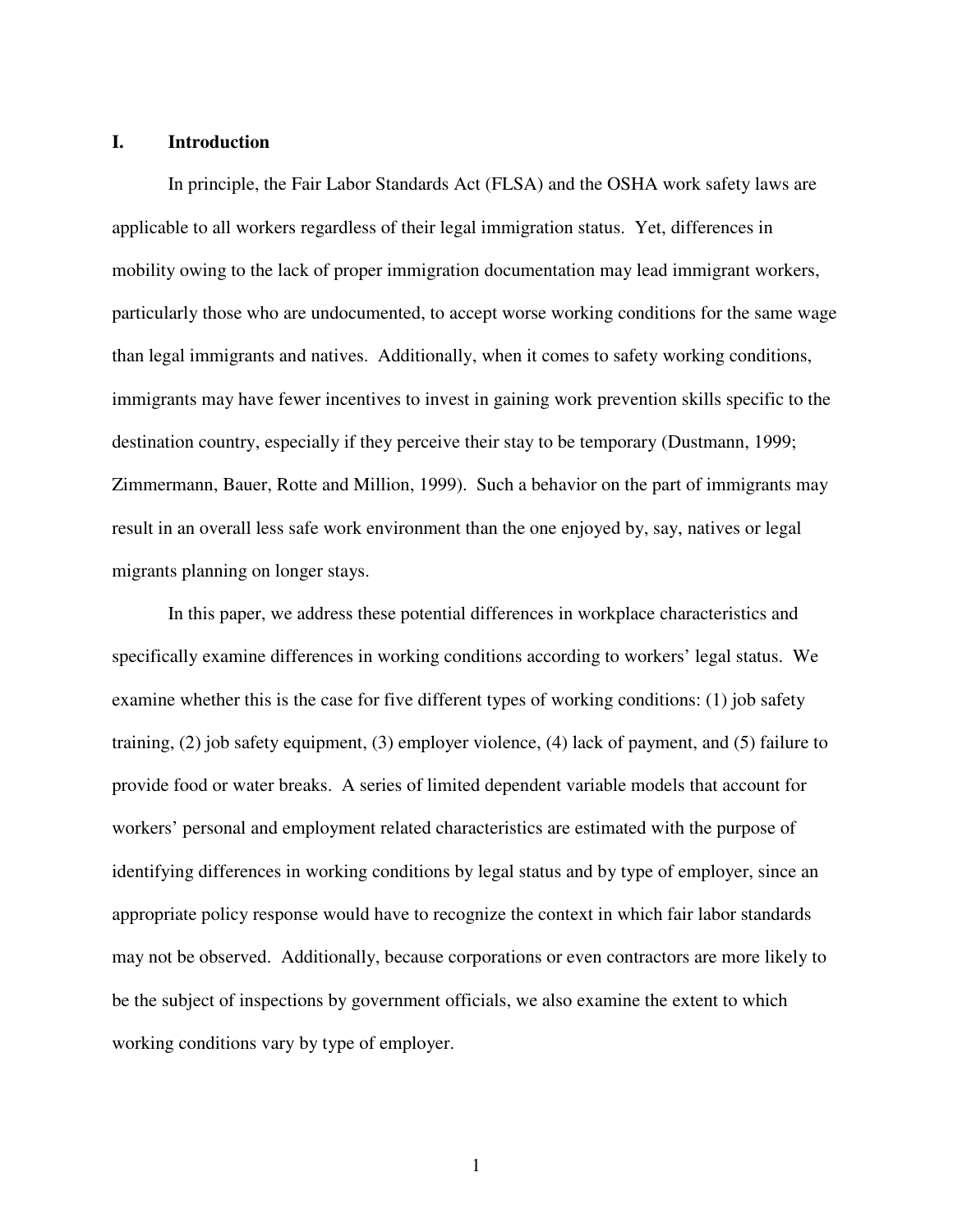The analysis relies on data from a unique dataset on day laborers, i.e. the National Day Labor Survey (NDLS). Workers standing on street corners, in front of businesses and gas stations constituted a widespread market of anywhere between 115,000 to 235,000 males nationwide in 2004-2005.<sup>2</sup> The day labor market provides us with an interesting case study of the impact that legal status may have on working conditions. Why? The day labor market is a fluid, "just-in-time" labor market characterized by its informal and unregulated nature.<sup>3</sup> The informal nature of the day labor attracts undocumented workers more constrained in their job choices owing to their lack of proper work documentation. Indeed, over three-fourths of all day laborers are undocumented (Gonzalez and Valenzuela, 2007). Employers—aware of the situation as well as of the fact that this is a more informal, less-inspected job market—are more likely to also violate working standards in the FLSA and OSHA regulations. Yet, the informal nature in which workers are hired means that employers generally do not know for certainty the legal status of the workers they hire. Although the labor market may be marked by worse working conditions than the formal labor market, employers in this sector may have fewer incentives or ability to treat undocumented workers worse than documented workers. Any effect attributable to undocumented status is likely the result of workers sorting into jobs. As such this study provides a cleaner interpretation of the effect of undocumented status than previous studies that can only partially control for job characteristics that might be associated with employer discrimination.

Why should we care about working conditions? Because better working conditions add value to both businesses and to workers' life quality. From an economic point of view, better working conditions can help businesses save money by reducing workers' turnover rates, the

 $\overline{a}$ 

 $2^2$  Gonzalez and Valenzuela (2007) and authors' calculations from the 2005 CPS Contingent Worker Survey.

 $3$  Workers hired by temporary help agencies to perform day tasks for client companies also fall within the category of day laborers. However, our focus in this paper is on day laborers hired on a more informal, unregulated basis.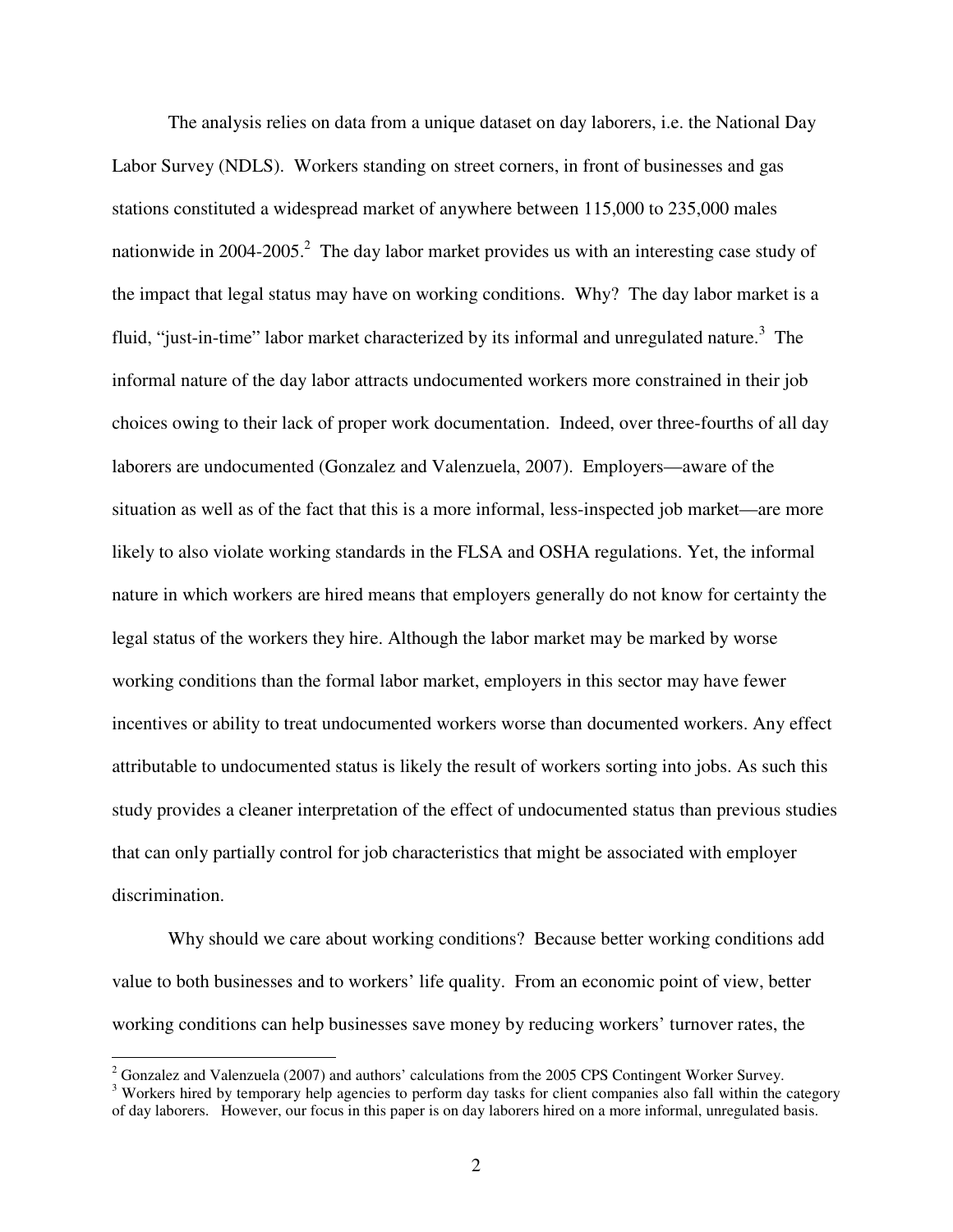production of faulty products and, in the case of job safety standards, by lowering insurance costs and medical expenditures. In addition to this reduction in direct costs, jobs with better work conditions can also reduce businesses' indirect costs by raising workers' morale, leading to increased productivity, product quality, and improved labor/management relations and use of human resources. Our findings inform on the extent to which "at risk' workers" fair labor standards are violated, create public awareness and, most importantly, shed some light on the type of policy and implementation that would help to protect the rights of a rapidly growing migrant, both legal and undocumented, population best.

# **II. Conceptual Framework & Methods**

 Under the assumption of perfect information and free mobility, wages should reflect the non-pecuniary characteristics of the job or, as Adam Smith said, "[T]he agreeableness or disagreeableness of the employments themselves" (Smith 1976, Book I, Chapter X). Yet, the fundamental assumption of worker mobility is particularly strong among immigrants and, in particular, undocumented migrants (Kahn, 1987; Zimmermann, Bauer, Rotte and Million, 1999). Owing to differences in English speaking ability and in proper documentation, undocumented immigrants face greater job mobility constraints and, as such, may they be exposed to worse working conditions than their legal counterparts. Differences in working conditions may be particularly acute in the case of day laborers. The limited barriers to entry characterizing this type of employment make the day labor market particularly attractive to undocumented workers with limited employment options. Therefore, for any compensation package (i.e. wages and job amenities), undocumented workers are expected to negotiate poorer working conditions than their legal and more mobile counterparts.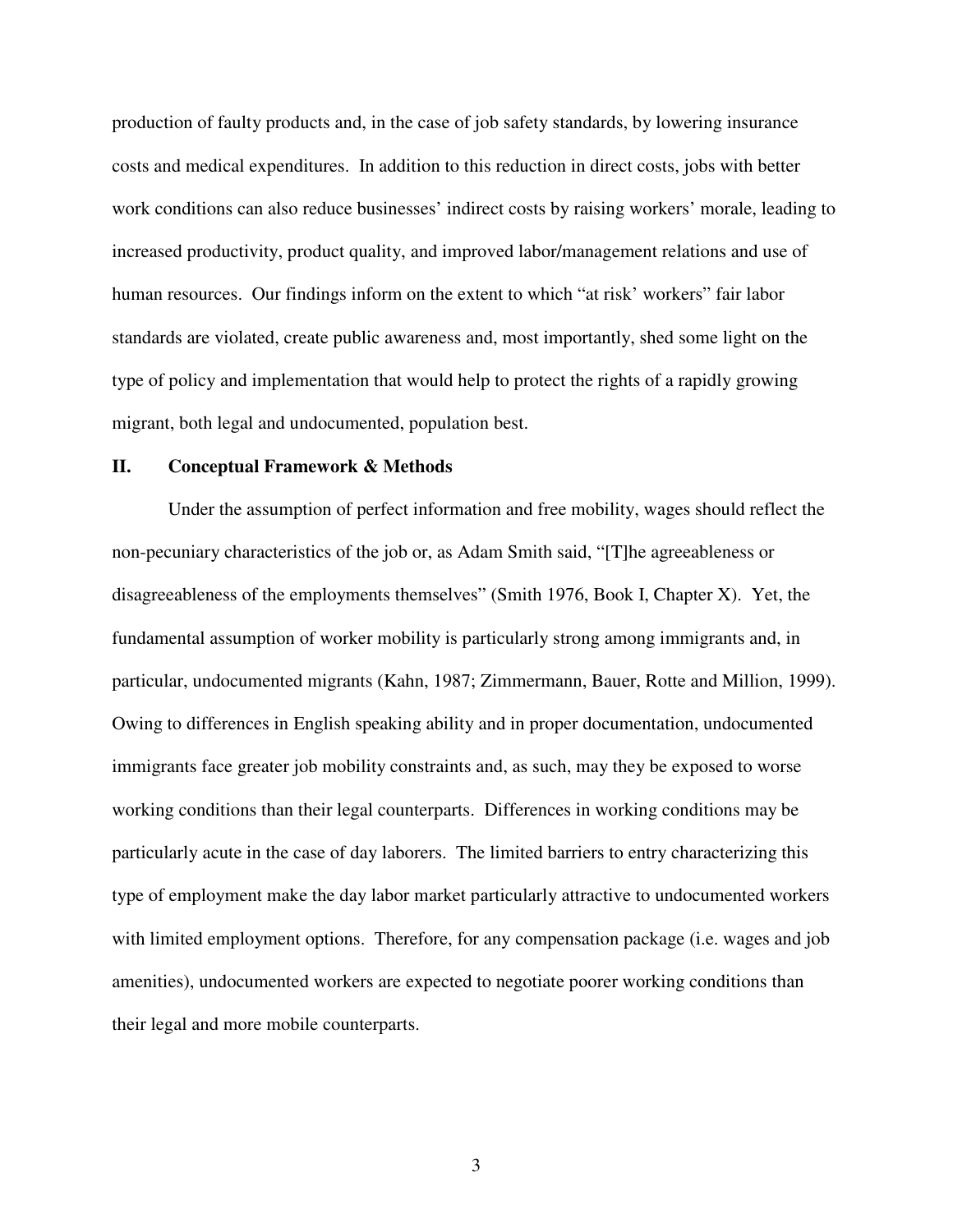Our purpose is to examine the role played by day laborers' legal status on their likelihood to enjoy certain job amenities. Therefore, we start assuming that all day laborers maximize utility. The utility function for worker *i*'s in job-type *j* in MSA *c* is a function of his individual human capital and personal characteristics  $(X_i)$ , his legal status  $(Undoc_i)$ , and a variety of jobrelated characteristics  $(A_i)$ , including the average wage earned by other workers performing day labor in his area—a wage captured by the average worker-center wage in MSA  $c$  ( $W_c$ ).<sup>4</sup> That is:

$$
U_{ijc}^* = U(X_i, Undoc_i, W_c, A_j).
$$
 (1)

Each day laborer will choose the job that provides the highest utility. Hence, worker *i* will choose job *j* over job *k* in MSA *c* if that job maximizes his utility, i.e., if  $U_{ijc}^* > U_{ikc}^*$ .

According to hedonic wage theory, the optimal job amenity level for worker *i* in a specific job,  $j = J$ , given wage  $W_c$ , is the inverse of the hedonic wage function (Rosen, 1986)

$$
A_{ijc}^* = f'(W_c, Undoc_i, X_i \mid j = J).
$$
 (2)

Generalizing for *j* job-specific differences  $(Z_i)$  and assuming a linear functional form, we can express equation (2) as:

$$
A_{ijc} = \alpha Undoc_i + X_i \beta + Z_j \chi + \delta W_c + \varepsilon_{ijc},
$$
\n(3)

where  $A_{ijc} = 1$  *if*  $U_{ijc}^* > U_{ikc}^*$ , 0 otherwise. If we assume that  $\varepsilon_{ij} \sim N(0,1)$ , equation (3) can be estimated as a probit model:

$$
Pr(A_{ijc} = 1) = \Phi\left(\alpha Undoc_i + X_i\beta + Z_j\chi + \delta W_c\right)
$$
\n(4)

We consider the following working conditions for  $A_{ijc}$ : the receipt of (1) job safety training, (2) job safety equipment (e.g. goggles, gloves, boots, or masks), or (3) violent treatment at work; as well as dummy variables indicating (4) employer violence, (5) not getting paid for a job

 4 Worker centers set a price floor or minimum wage for day laborers. If there is no worker center in the worker's MSA, we use the average wage in the MSA.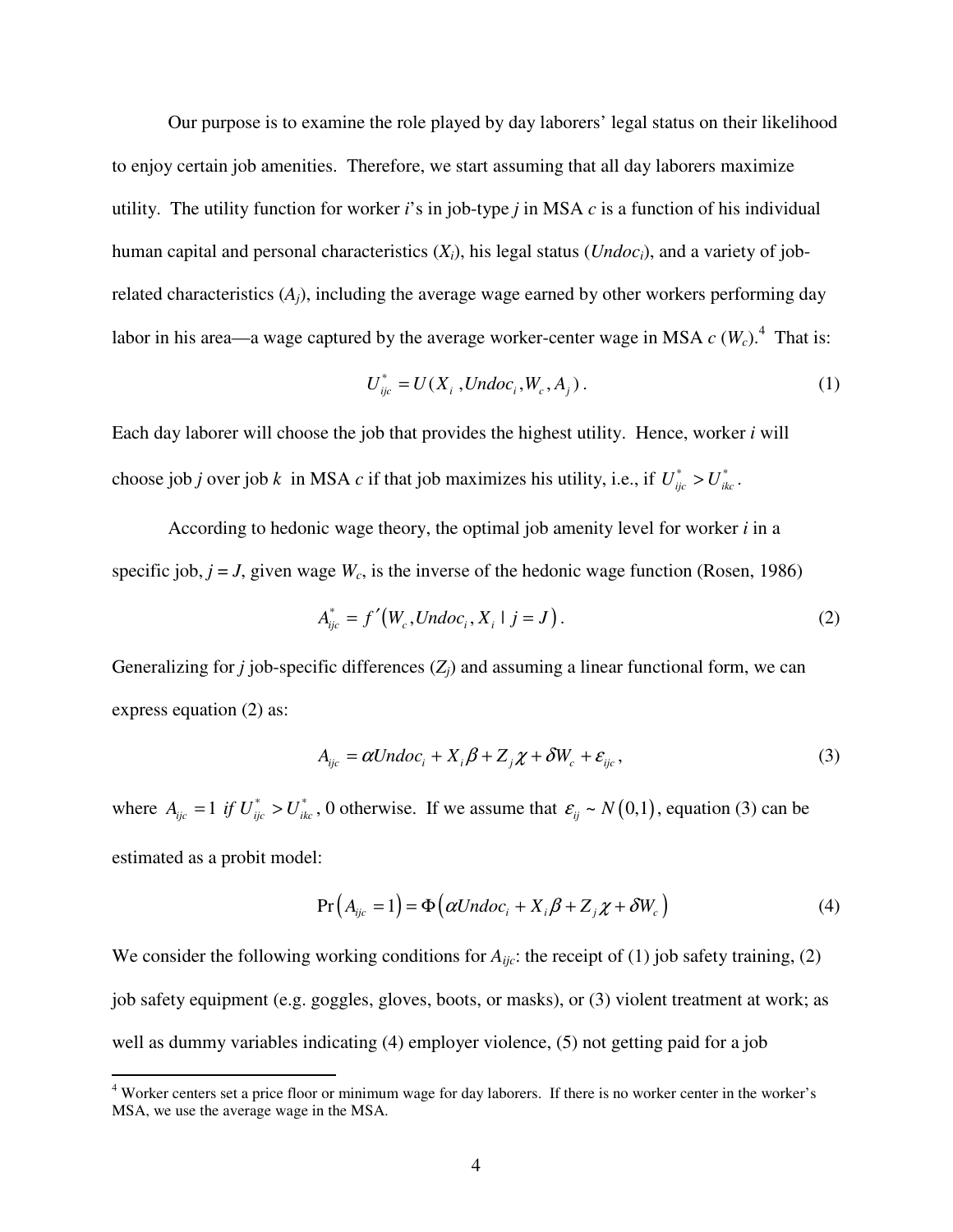performed, and (6) the lack of breaks for water and food. Because workers' undocumented status is likely to affect their job mobility and, as such, their ability to negotiate better working conditions for a given wage, our main interest rests on  $\alpha$  and, in particular, on whether legal workers (natives and legal immigrants) endure better safety conditions at work than undocumented migrants.

#### **III. Data and Some Descriptive Statistics**

The National Day Labor Survey (NDLS) is a multi-stage, clustered survey of day laborers that took place from November 2003 through August 2004 (Valenzuela, Theodore, Melendez and Gonzalez, 2006). The NDLS data consist of 2,660 completed surveys in 36 MSAs. In order to give a higher probability of selection to cities with a large total population and a large Latino population, where day laborers are likely to concentrate, a disproportionate stratified sampling frame was implemented (see Data Appendix for a more detailed description of the survey implementation). In the NDLS, the probability of selection varied across sites within MSAs, and the probability of an MSA being included varied across five groups of MSAs. The weights used in this study are based on the entire set of sampled MSAs (random and nonrandom) and are representative at the national level. Given the survey design, we use weights to account for respondents having different probabilities of selection. As suggested by the error term, the estimates are clustered at the MSA.

All of the variables describing the working conditions pertain to the two months prior to the survey. Table A in the appendix provides the means, standard errors, and the number of observations available for each of our key variables. On average, 18 percent of the sample declares receiving safety training at their day labor job and 52 percent use safety equipment ranging from goggles to gloves, boots, and masks. Slightly less than half of workers report not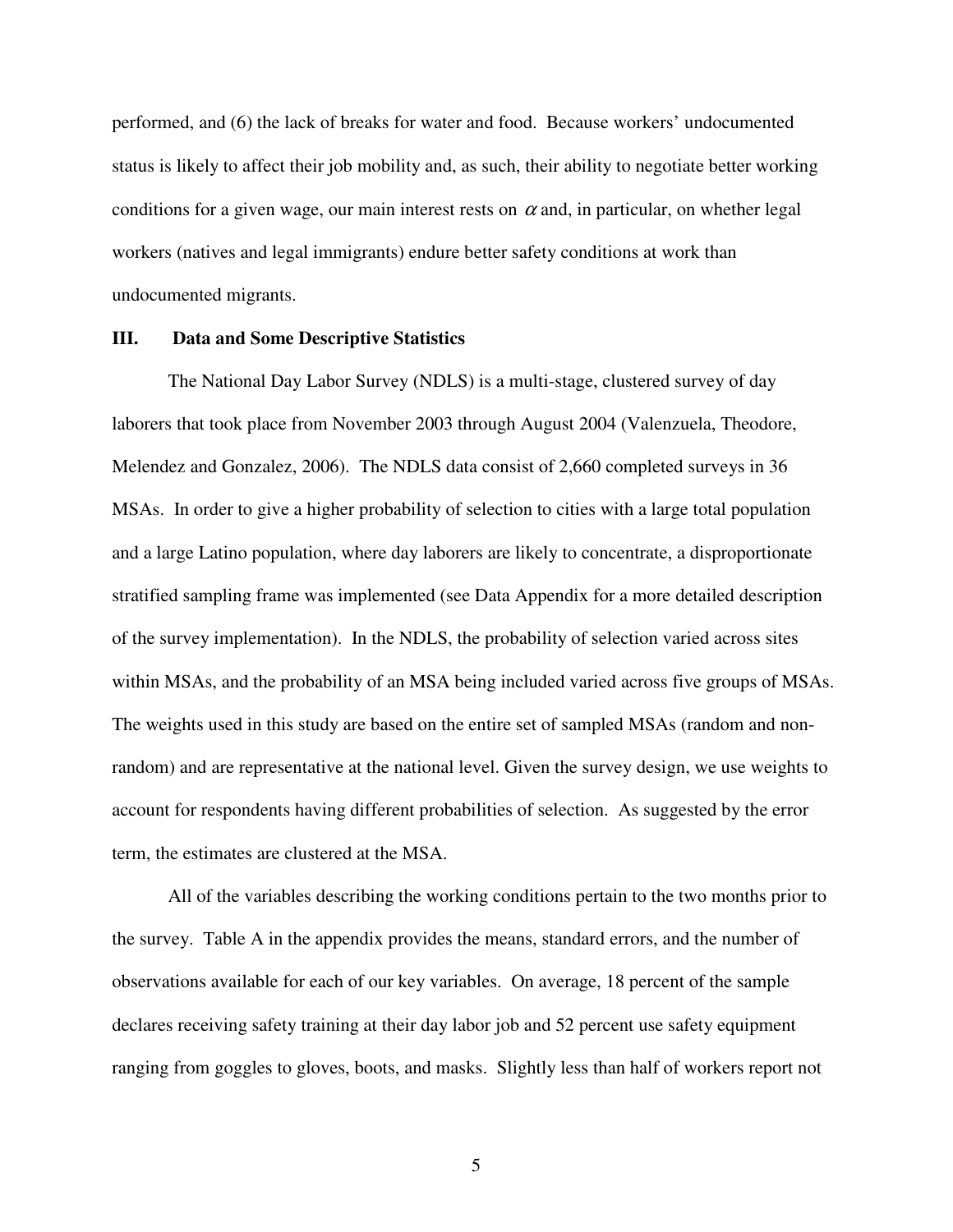being paid (49 percent) or not receiving breaks while working (44 percent), and 18 percent report experiencing employer violence.

Of special interest to us is the fact that about 75 percent of the sample consists of undocumented migrants, eighteen percent are legal migrants, and 6 percent are U.S. natives. Given the predominance of undocumented workers, our primary focus relies on the role played by day laborers' legal status. A mere 25 percent of them gets by or speaks English well; therefore, controlling for English proficiency in the analysis is quite important. Furthermore, about 80 percent of the sample has less than a high school education, on average they are about 34 years old and 43 percent are married. Employment-wise, they earn approximately \$11/hr, very few have health insurance (only 8 percent of the sample), and about 17 percent have a regular job in addition to their day labor employment. The vast majority of day laborers work for either private individuals (50 percent of the sample) or contractors (44 percent of the sample), and over 80 percent of them have worked in construction, moving/hauling, landscaping or painting.

Are there statistically significant differences in working conditions among day laborers according to their legal status? Table 1 addresses this question at a mere descriptive level. Undocumented workers are significantly less likely than their legal counterparts to receive safety training (i.e. 14 percent versus 28 percent, respectively). Although not statistically significant, differences by legal status are also found with respect to the availability of safety equipment, with 53 percent of legal workers receiving safety equipment relative to 52 percent of their undocumented counterparts. Table 1 also displays the fraction of legal and undocumented workers declaring being the object of a variety of employer abuses, such as wage theft, lack of water or food breaks, and being the subject of violent treatment. Of the three abuses considered,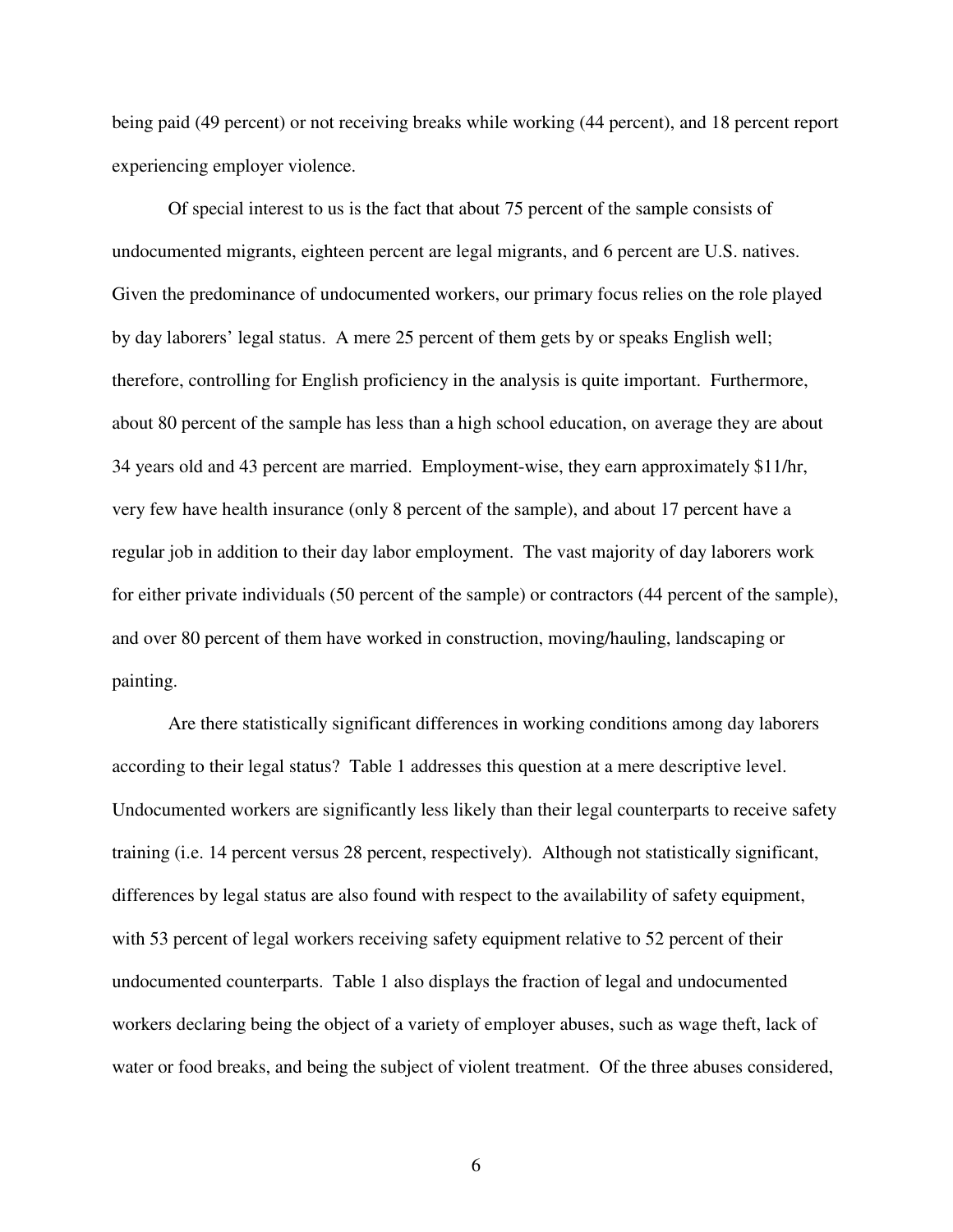wage theft is the most common, followed by the lack of water and food breaks and violence. Yet, the largest and statistically significant difference in terms of working conditions is found between 51 percent of undocumented workers and 41 percent of legal workers declaring not being paid after completing their work.

Are these differences in work safety related to the type of employer day laborers work for? According to the figures in Table 2, safety training and equipment are more prominent in private firms, followed by contractors and private individuals. However, these differences are only statistically different from zero in the case of job safety training. In addition to work safety conditions, day laborers report that contractors are slightly more responsible for a variety of labor related abuses than individuals or companies. Specifically, contractors are more likely to not pay day laborers after completing their work than private individuals.

Overall, the figures in Table 1 and Table 2 reveal the existence of significant differences in the working conditions of day laborers according to their legal status as well as according to their employer. Yet, these differences could be driven by workers' characteristics, such as English proficiency, or by the type of work they perform. In what follows, we examine whether differences in working conditions among day laborers according to their legal status and the type of employer still persist after controlling for workers' personal and job related characteristics.

**IV. Results** 

#### **A) Who Receives Job Safety Training?**

Table 3 displays the marginal effects and standard errors from a probit model of the likelihood of receiving job safety training estimated using various specifications. The first model specification only controls for workers' legal status and reveals a statistically significant and large impact of workers' undocumented status on the probability of having received job safety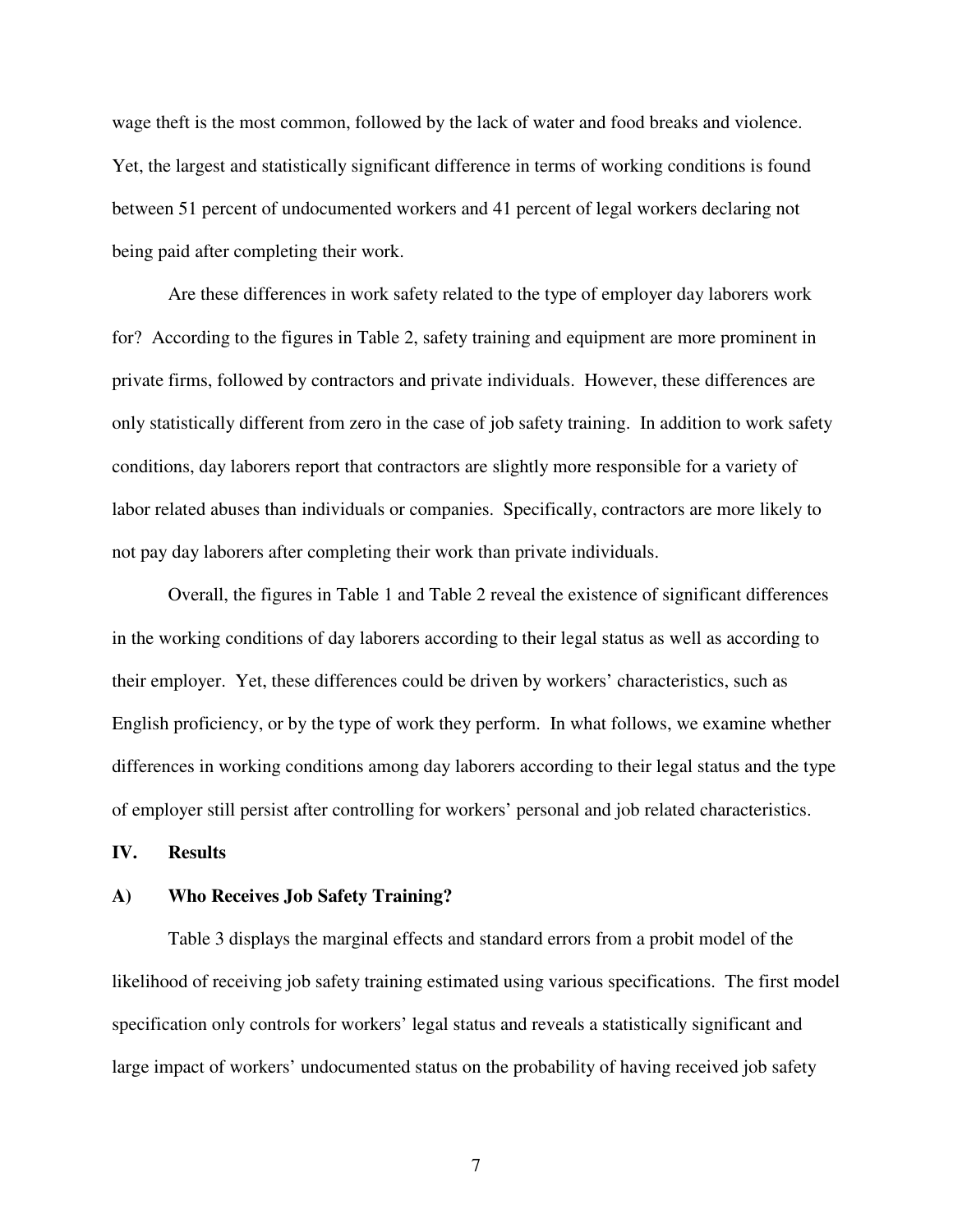training. Specifically, undocumented workers are 13 percentage points less likely than their legal counterparts to receive safety training. Controlling for the most frequent type of employer day laborers worked for in specification (2) slightly reduces the impact of workers' undocumented status on their likelihood of having received safety training. Additionally, it reveals that private companies are nearly 14 percentage points more likely to provide safety training than private homeowners and individuals. However, there are no significant differences in job safety training between day laborers more frequently hired by contractors than their counterparts more frequently hired by private individuals. As such, private companies may be more efficient at providing safety-training, put a larger emphasis on safety, or are more effectively regulated by state and federal agencies than contractors and private individuals.

Do differences in job safety training by workers' undocumented status persist when we account for their personal characteristics? The results from specification (3) reveal that undocumented workers continue to be up to 7 percentage points less likely than their legal counterparts to receive job safety training after accounting for their English speaking ability, marital status, fatherhood, or ethnicity. Not surprisingly, immigrants who speak English are 10 percentage points more likely to report receiving safety training. It is possible that if training is provided in English, day laborers unable to understand the instructions are not aware of having received any job safety training. Another possibility is that English-speaking employers may not provide such training to workers they cannot communicate with. Yet another interpretation of this finding is that since English ability is positively correlated with years in the U.S., this variables proxies for factors associated long-term residence that also affect the likelihood for such workers to receive safety training at one point (Chiswick and Miller, 2007; Dustmann, 1999; Gonzalez, 2000). For instance, this would be the case if English speakers are aware of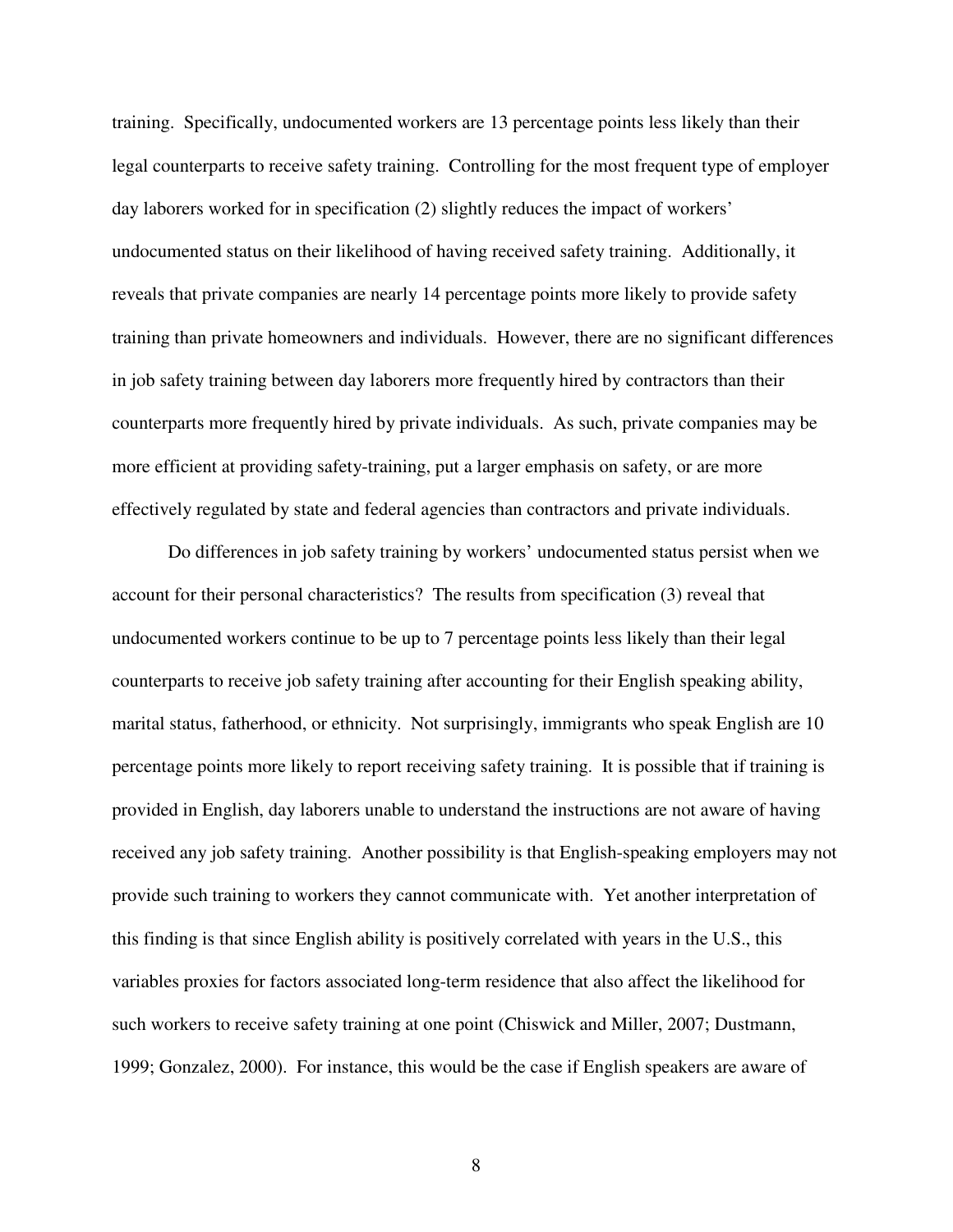their right to receive safety training and ask for it. We also find that, contrary to the expectation that married men are more risk averse than single men (DeLeire and Levy, 2004; Garen, 1988; Leeth and Ruser, 2006), married men are 6 percentage points less likely to receive safety training than their single counterparts. One possibility is that married men have greater family responsibilities (i.e., in-laws or family in their country of origin) and, as such, are more pressed than their single counterparts to accept worse working conditions, despite being potentially more risk adverse.

Our fourth specification controls for job characteristics possibly linked to the likelihood of receiving job safety training. As in our third model specification, we continue to find that undocumented workers are 7 percentage points less likely than their legal counterparts to receive job safety training. Additionally, job safety training appears to be less likely in what may be considered riskier jobs, such as roofing; yet more likely among day laborers employed as landscapers or electricians.

Our fifth and sixth specifications add a series of state- and MSA-fixed effects, respectively. These fixed effects are intended to proxy for differences across state and MSAs with regards to enforcement of labor policies and local labor markets, respectively. The inclusion of these fixed-effects does not alter the 7 percentage point lower likelihood of being offered job safety training endured by undocumented workers. Yet, controlling for local labor market effects reveals some new factors shaping the likelihood of having a job that offers job safety training. For instance, workers with children in the U.S. appear less likely to have jobs offering job safety training. This could be due to greater family responsibilities pressing workers to accept worse working conditions. We also find evidence of a positive correlation between average hourly wages in the nearest worker center in the MSA and job safety. The direct link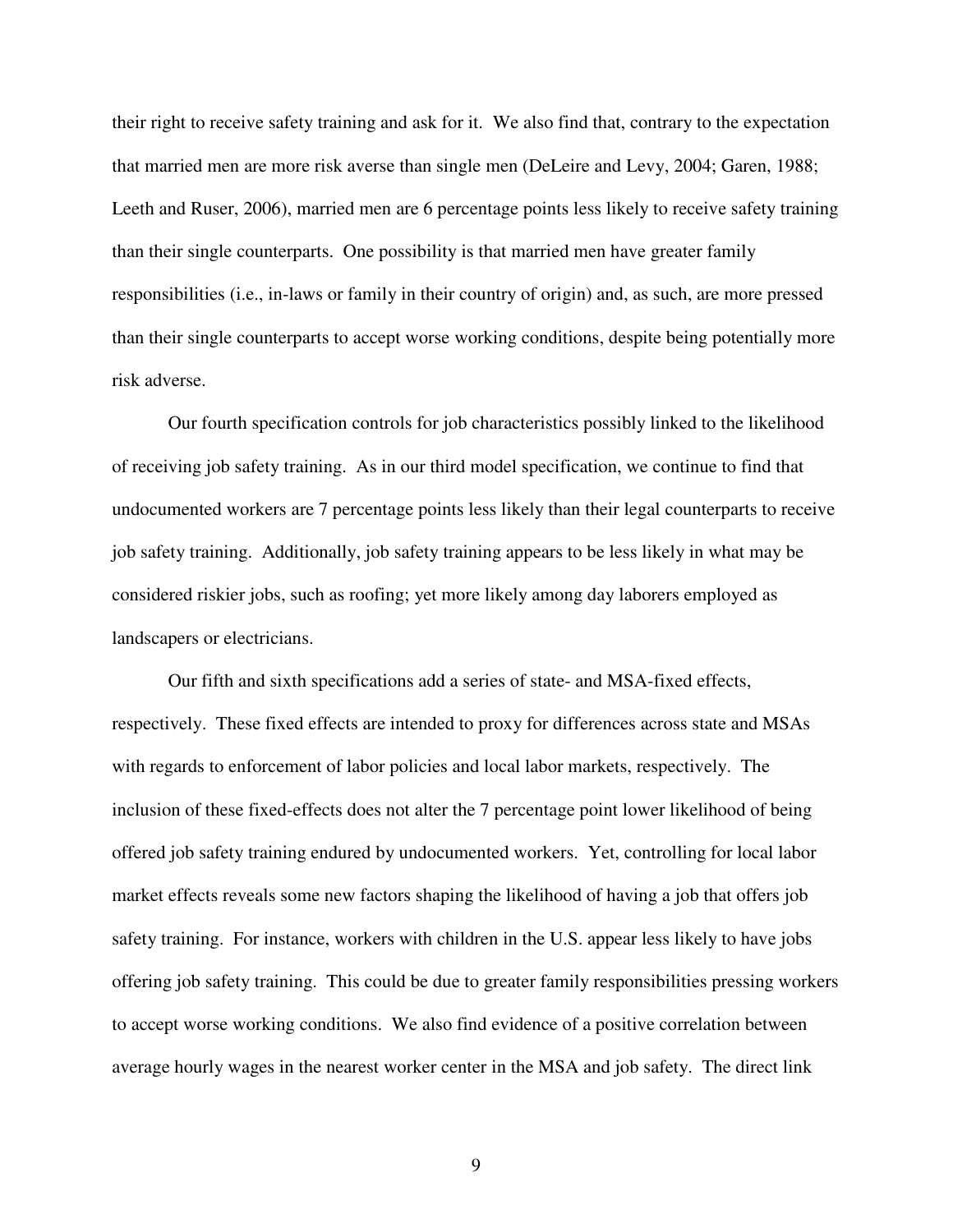apparently contradicts the trade-off between wages and safety predicted by hedonic wage theory and, instead, seems to signal the existence of segmented labor markets composed of "good" and "bad" jobs in which "good" jobs are likely to pay higher wages as well as to offer work safety training. Additionally, there seems to be a positive relationship between having another job and job safety, possibly signaling that workers with more job options face a greater opportunity cost of working in an unsafe environment. Finally, after controlling for state and MSA fixed effects, carpentry jobs seem more likely to offer safety training, whereas roofing jobs continue to be about 7 percentage points less likely to receive safety training.

#### **B) Who Is More Likely to Receive Job Safety Equipment?**

Table 4 shows the marginal effects and standard errors that result from estimating a probit model of the likelihood of having received job safety equipment. According to the estimates in Table 4, undocumented status is not associated with any difference in the receipt of safety equipment.

What are the robust findings across our various specifications? First, some personal characteristics of day laborers are significantly linked to the likelihood of receiving job safety equipment, such as their educational attainment, marital status, and fatherhood. Specifically, workers with at least a junior high degree are more likely to receive job safety equipment. However, English speaking ability, which played a role in the likelihood of receiving training, does not play a significant role in shaping the provision of job safety equipment. We also continue to find that married men with children work in more precarious conditions than their single counterparts without children. Additionally, the final results provide evidence of Mexican-born men being less likely to receive safety equipment than their non-Mexican counterparts.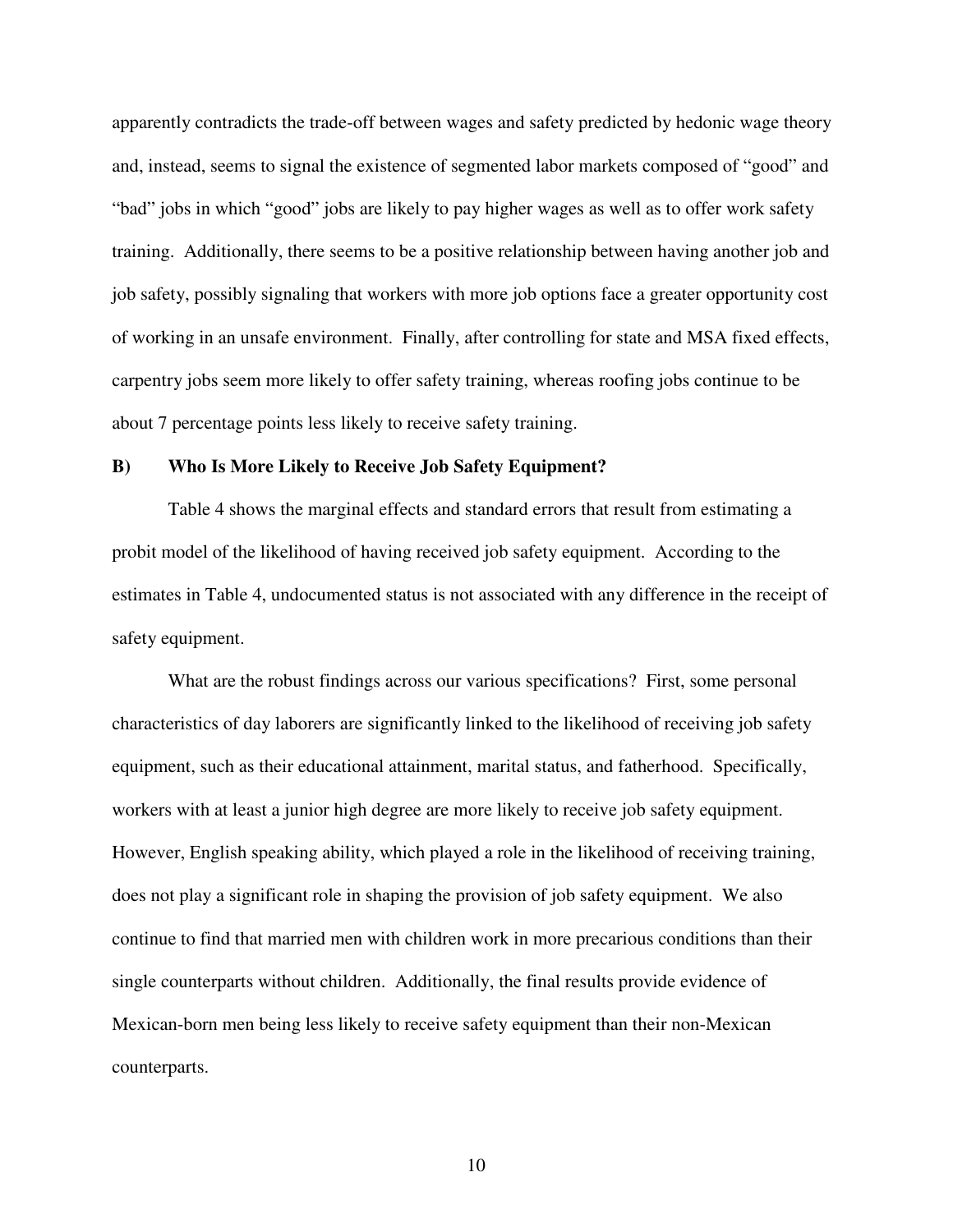Second, some job related characteristics appear to play a significant role in shaping day laborers' likelihood of receiving job safety equipment. For instance, the inclusion of MSA-fixed effects reveals a negative relationship between the receipt of safety equipment and the average MSA-wage consistent with the predictions of hedonic wage theory. Additionally, day laborers most frequently employed in construction or cleaning jobs are about 17 percentage points and about 7 percentage points more likely to receive job safety equipment, respectively. As these occupations involve the use of potentially hazardous materials (solvents) or tools (nail guns, for instance), it is not surprising to find that day laborers ever employed in such jobs enjoy a greater likelihood of receiving specific job safety equipment. In contrast, day laborers ever employed dishwashers indicate a significantly lower likelihood of receiving job safety equipment in specification  $(5)$ .

In sum, while undocumented immigrants are less likely to receive job safety training than their legal counterparts, there are no statistically significant differences by legal status when it comes to the likelihood of receiving job safety equipment. These findings are robust to the inclusion of workers' personal characteristics, job attributes, and state and MSA fixed effects. The next sections consider other employer abuses at work indicating whether or not undocumented workers experience worse working conditions.

### **C) Enduring Employer Violence at Work**

Table 5 displays the results from examining the determinants of day laborers' likelihood of suffering employer violence at work. The main finding from Table 5 is the fact that undocumented workers are about 4 to 5 percentage points more likely to experience violence at work than their legal counterparts. In addition, there are other factors that consistently affect the probability of experiencing employer violence. For instance, day laborers frequently hired by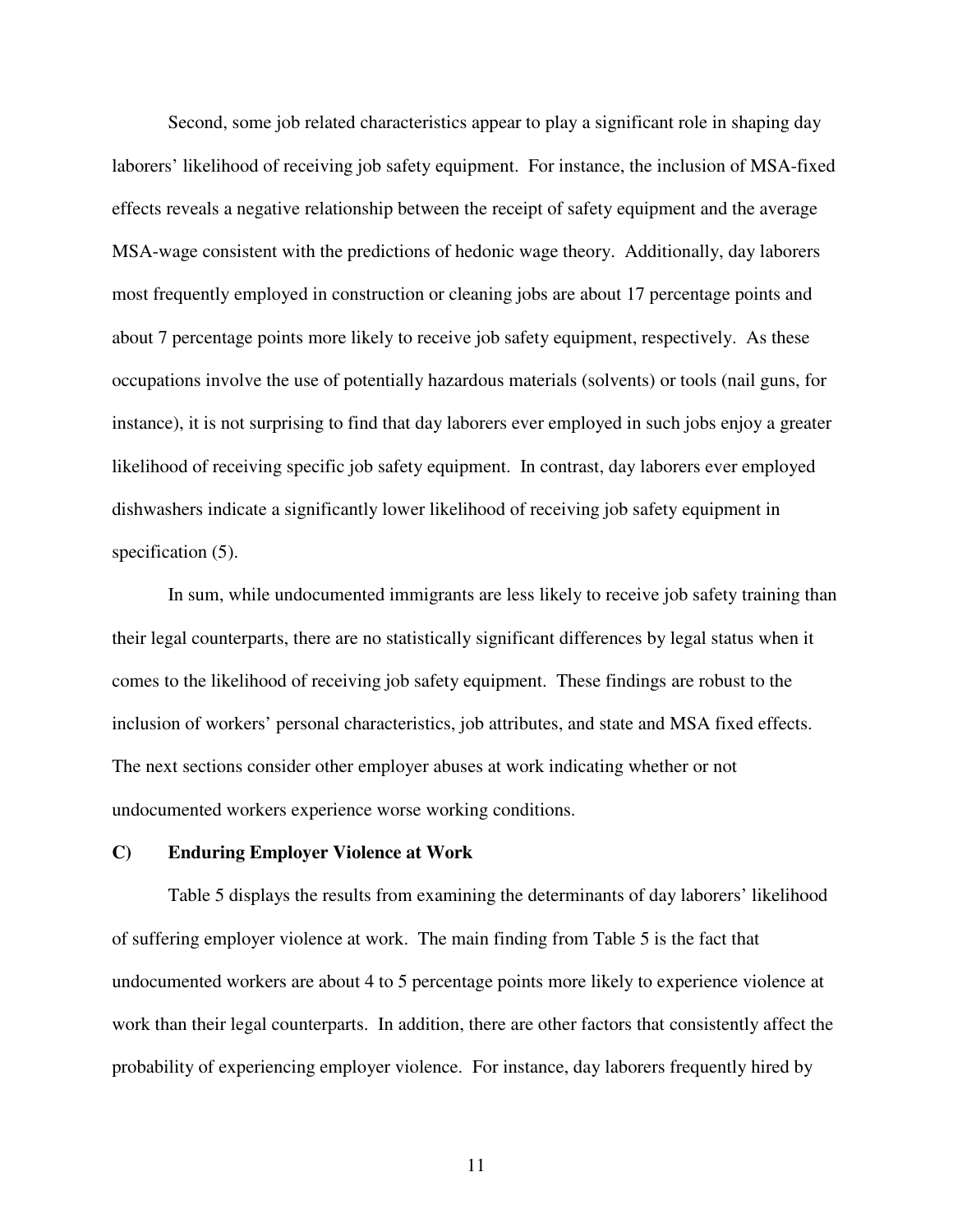private firms are about 12 to 13 percentage points more likely to report employer violence in the most complete specifications. We also find that English ability and years in the U.S. are positively related to a higher likelihood of employer violence –a non-intuitive finding as greater human capital owing to better language skills or cultural assimilation should allow workers to either seek help or find other employment opportunities. In this regard, we find that more educated individuals, as well as workers with children in the U.S., are less likely to experience violence. Lastly, day laborers who worked in moving and roofing are 6 to 7 percent more likely to report employer violence than those who never worked in such jobs.

### **D) Lack of Pay**

Regardless of the specification being examined, the figures in Table 6 suggest that undocumented immigrants are anywhere between 10 and 15 percentage points more likely than their legal counterparts to report not being paid during the two months preceding the survey. In addition to workers' legal status, we find that the type of employer and the type of job also shape the likelihood of wage theft. Specifically, day laborers more frequently hired by contractors/subcontractors are about 10 percentage points more likely than those hired by private individuals to report not being paid. Likewise, day laborers in moving and construction are 11 percentage points more likely to report wage theft than those who did not work in such jobs. Similarly, but to a lesser extent, day laborers who worked in roofing and carpentry are 6 to 8 percentage points more likely to not get paid. As 90 percent of day laborers work in construction, with contractors doing most of the hiring, the incidence of wage theft appears to be a particularly acute problem in day labor.

It is also worth discussing the role played by other factors inversely associated to the likelihood of wage theft. The latter include education, which mitigates the incidence of wage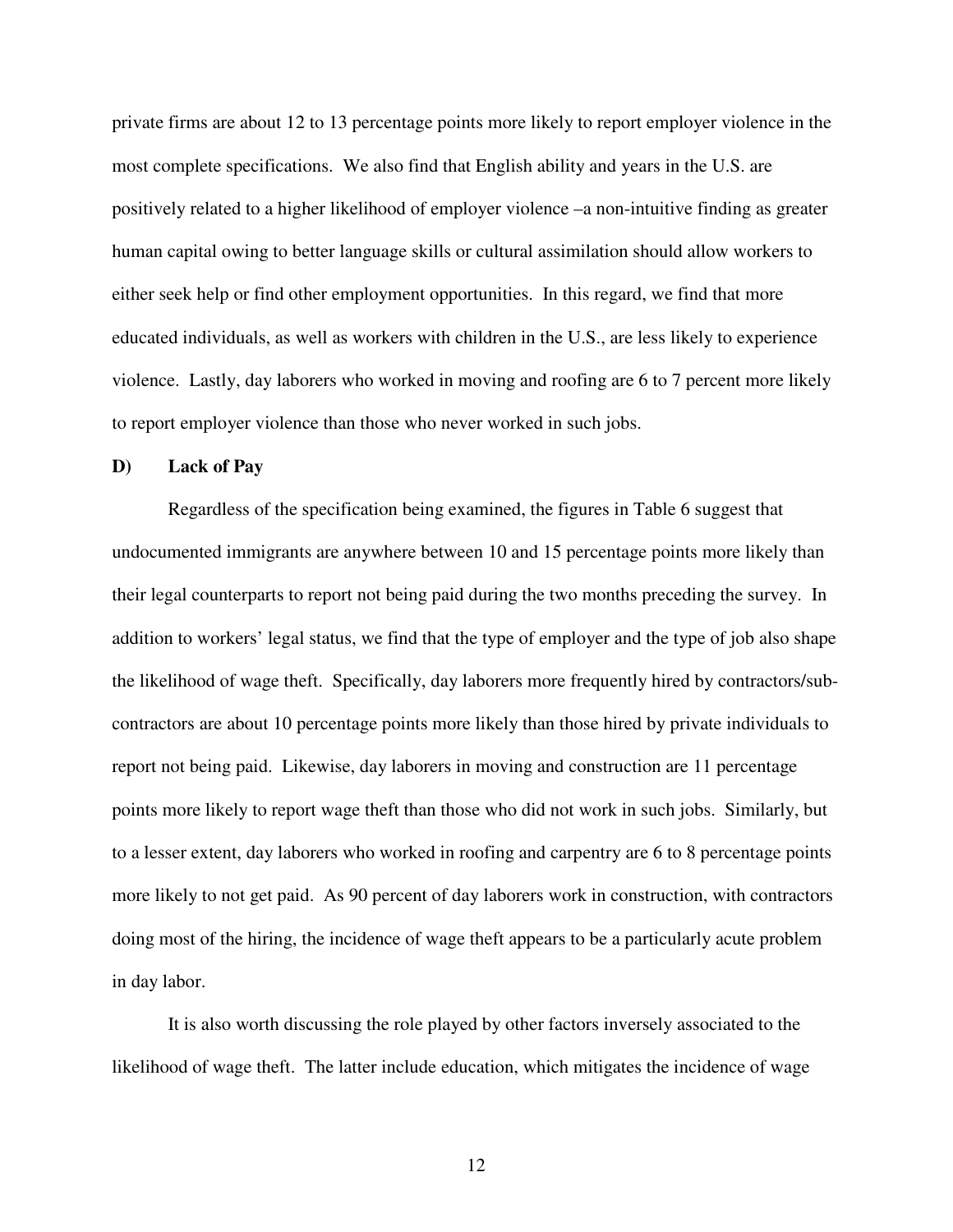theft as evidenced by the fact that workers who have completed a junior high degree are about 6 percentage points less likely to report being a victim of wage theft than their less educated counterparts. Similarly, workers with a non-day labor job are 11 percentage points less likely to report being a victim of wage theft while working in day labor than workers solely employed in the day labor market. These findings are not surprising and, instead, underscore the importance of education and employment options in reducing workers' vulnerability to wage theft.

# **E) Lack of Food or Water Breaks**

Table 7 displays the results from examining the likelihood of enduring the last of the working conditions we examine, i.e. the lack of food or water breaks at work. As with violence at work and wage theft, we once more find that undocumented workers are between 7 and 10 percentage points more likely than their legal counterparts to endure this type of abuse. Worth noticing is the fact that married or cohabitating workers are between 6 and 9 percentage points more likely than their single counterparts to lack food or water breaks. If the presence of a partner signals the existence of greater financial responsibilities, married and cohabitating individuals may endure worse working conditions before risking getting fired. As immigrants with longer U.S. stays, married and cohabitating day laborers, those with painting and roofing jobs are about 9 percentage points more likely to report not getting food or water breaks than day laborers who have never worked in such jobs. Finally, consistent with our earlier findings, day laborers with a non-day labor job are 9 to 11 percentage points less likely to report a lack of food and water breaks than their counterparts who only rely on day labor jobs.

### **V. Summary of Findings**

The day labor market is ubiquitous in many urban centers throughout the U.S. and in other parts of the world. The National Day Labor Study (NDLS) is the first nationally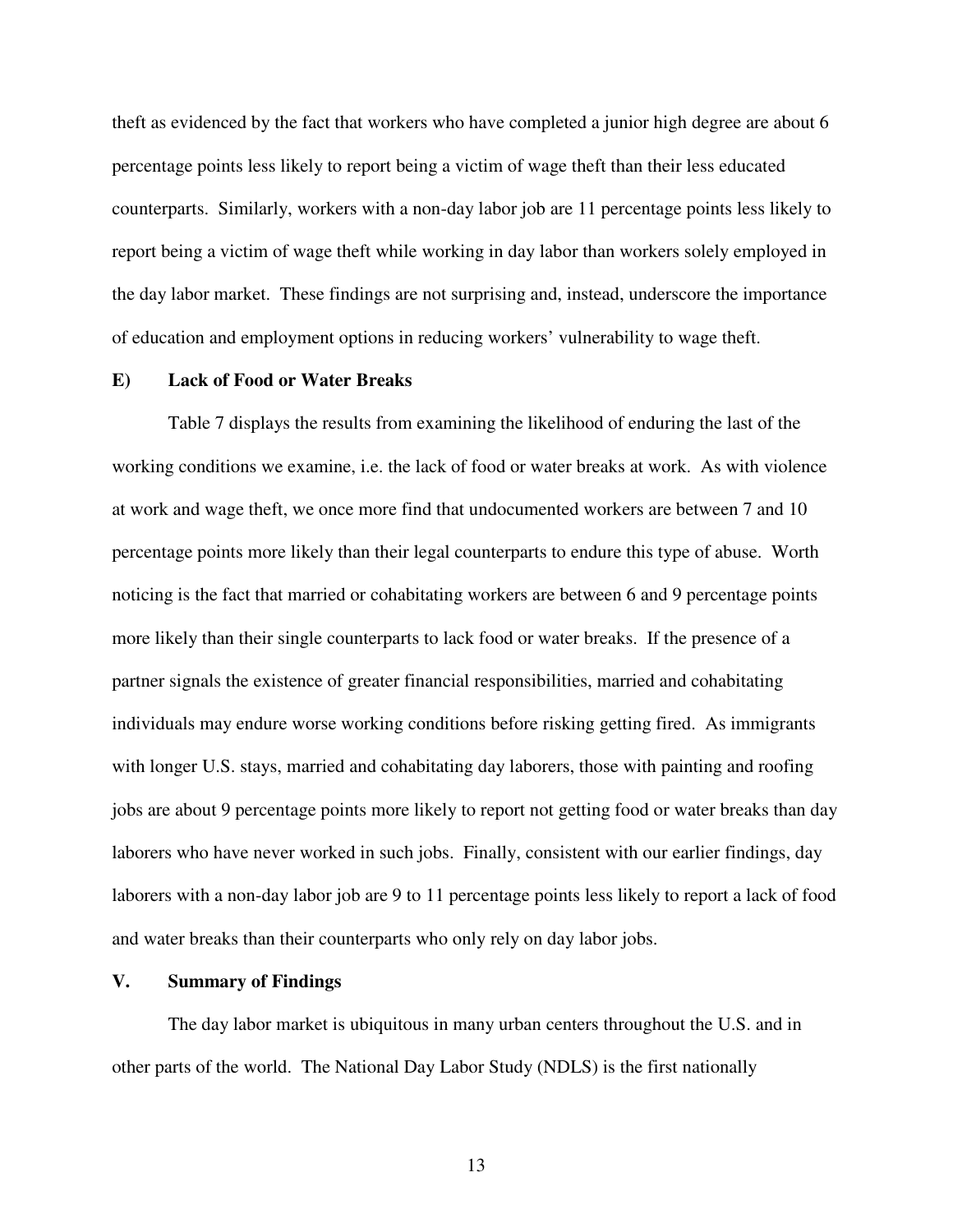representative survey of this previously little-known population. The low barriers of entry into this market make it an attractive job option for less mobile workers facing greater employment difficulties, undocumented workers in particular. Although employers are not expected to differentiate workers according to their legal status when providing a safe and non-threatening work environment, undocumented immigrants may be more likely to encounter worse working conditions owing to their limited work options and job mobility.

In this paper, we examine the role played by workers' legal immigration status on their likelihood of receiving job safety training, safety equipment, and on what may be considered basic fair labor standards, such as being paid, having food and water breaks, and a non-hostile work environment. From our most complete model specifications, we find that, while undocumented workers do not seem significantly less likely than their legal counterparts to receive safety equipment, they are about 7 percentage points less likely to get safety training, five percentage points more likely to endure employer violence, thirteen percentage points more likely to not being paid, and 8 percentage points more likely to lack food or water breaks at work. Therefore, despite the non-distinction in the FLSA and OSHA regulations between legal and undocumented workers when it comes to fair working conditions, undocumented workers seem to be the subject of significant abuses at the workplace.

 Do working conditions significantly vary according to the type of employer? In most instances, they do not. The exceptions are, however, worth noticing. In particular, day laborers employed by contractors are 7 percentage points more likely than their counterparts hired by homeowners and private individuals to be the victims of wage theft. Likewise, day laborers employed by private companies are13 percentage points more likely than day laborers working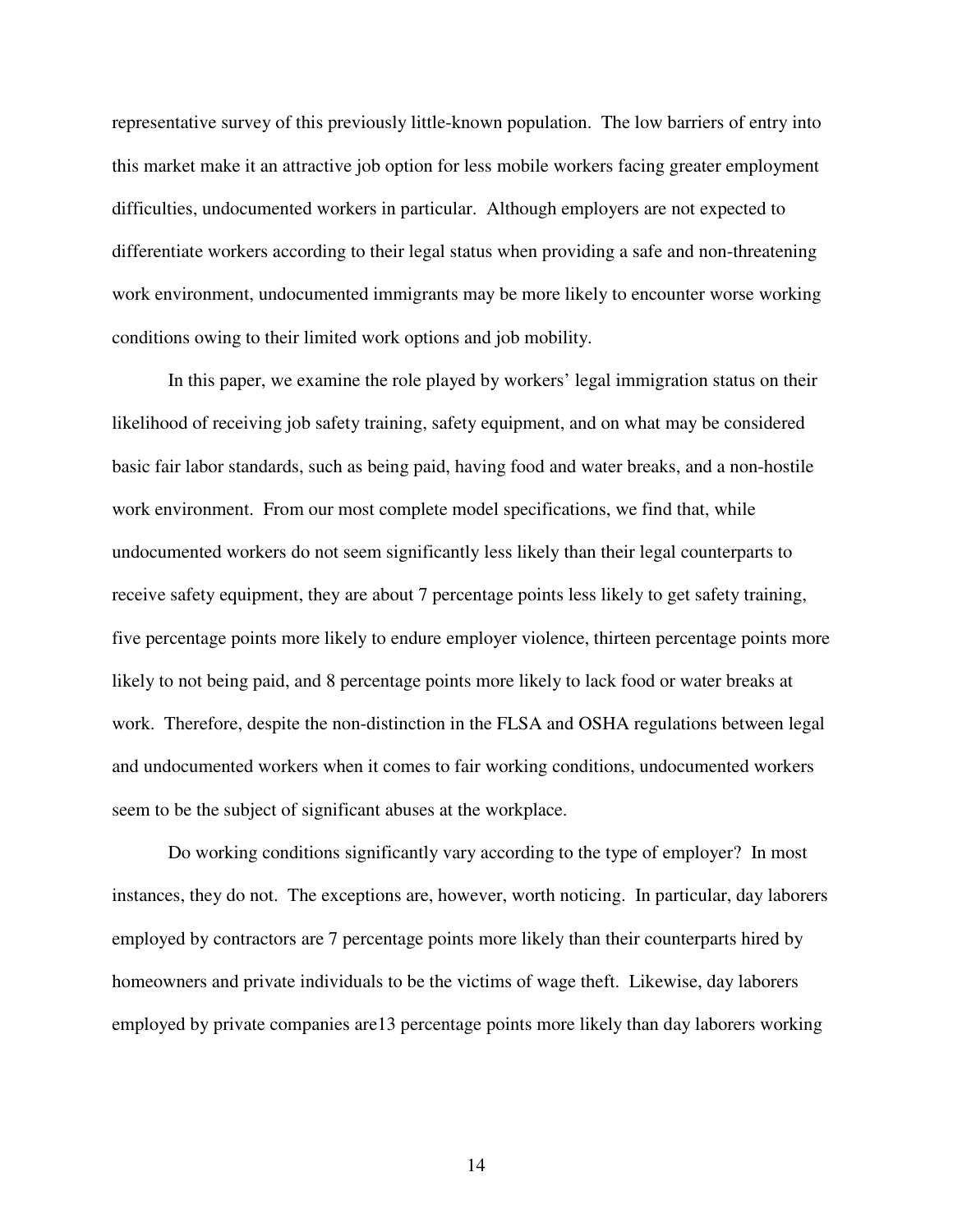for individuals to report being subject to violent treatment at work. As such, more careful work site inspections could prove useful in reducing these types of abuses.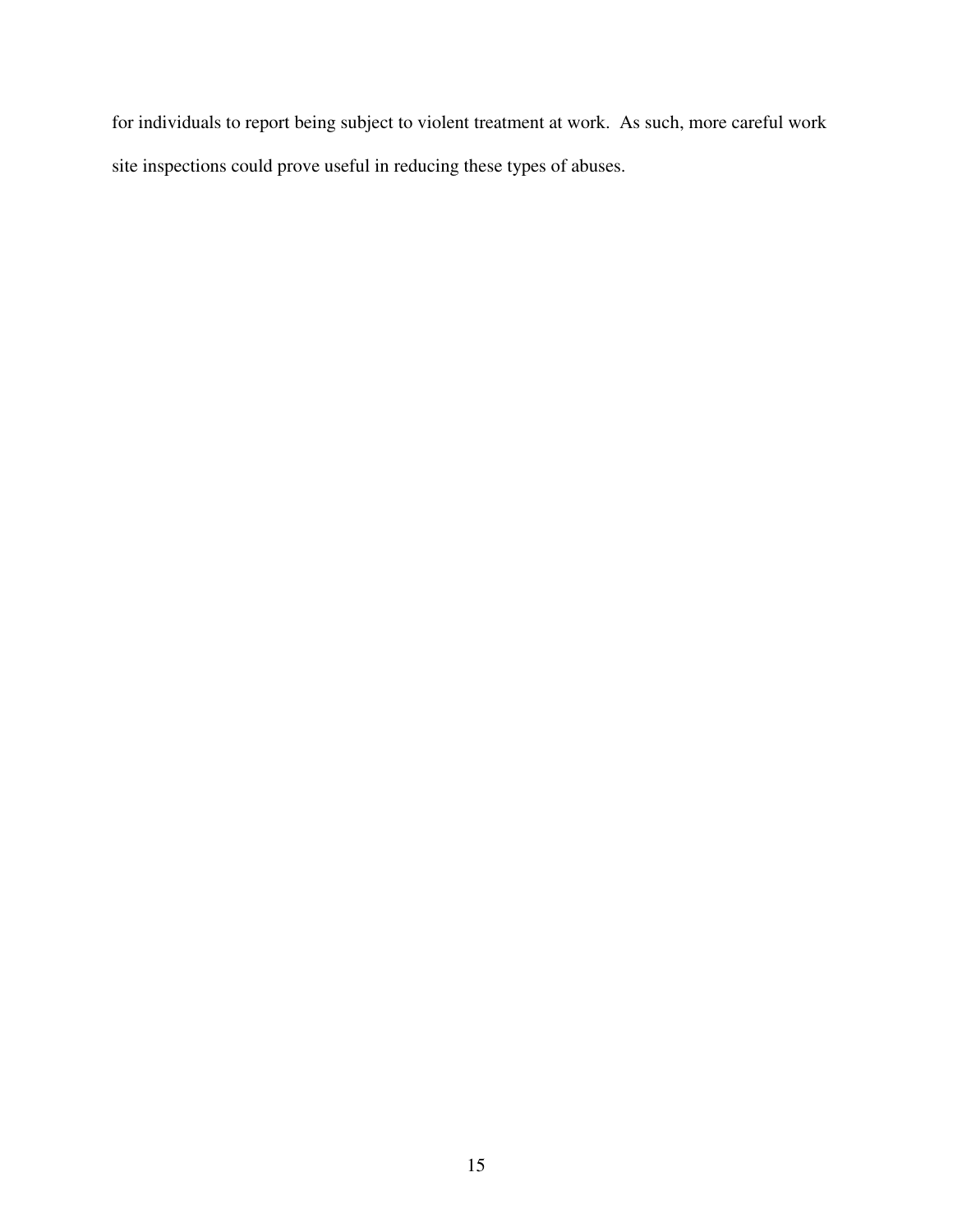# **VI. References**

- Chiswick, Barry R. and Miller, Paul W., *The Critical Period Hypothesis for Language Learning: What the 2000 Us Census Says*. Discussion Paper No. 2575. IZA, Bonn, Germany (2007).
- DeLeire, Thomas and Levy, Helen (2004), "Worker Sorting and the Risk of Death on the Job." *Journal of Labor Economics*, 22(4), 925-953.
- Dustmann, Christian (1999), "Temporary Migration, Human Capital, and Language Fluency of Migrants." *Scandinavian Journal of Economics*, 101(2), 297-314.
- Garen, John (1988), "Compensating Wage Differentials and the Endogeneity of Job Riskiness." *The Review of Economics and Statistics*, 70(1), 9-16.
- Gonzalez, Arturo (2000), "The Acquisition and Labor Market Value of Four English Skills: New Evidence from Nals." *Contemporary Economic Policy*, 18(3), 259-269.
- Gonzalez, Arturo and Valenzuela, Abel (2007), "Day Labor in the Golden State." *California Economic Policy*, 3(2).
- Kahn, Shulamit (1987), "Occupational Safety and Worker Preferences: Is There a Marginal Worker?" *Review of Economics and Statistics*, 69(2), 262-268.
- Leeth, John D. and Ruser, John (2006), "Safety Segregation: The Importance of Gender, Race, and Ethnicity on Workplace Risk." *Journal of Economic Inequality*, 4(2), 123–152.
- Rosen, Sherwin (1986), "The Theory of Equalizing Differences." In Orley C. Ashenfelter and Richard Layard (eds.), *Handbook of Labor Economics*, Volume I. Amsterdam: Elsevier, pp. 641-692.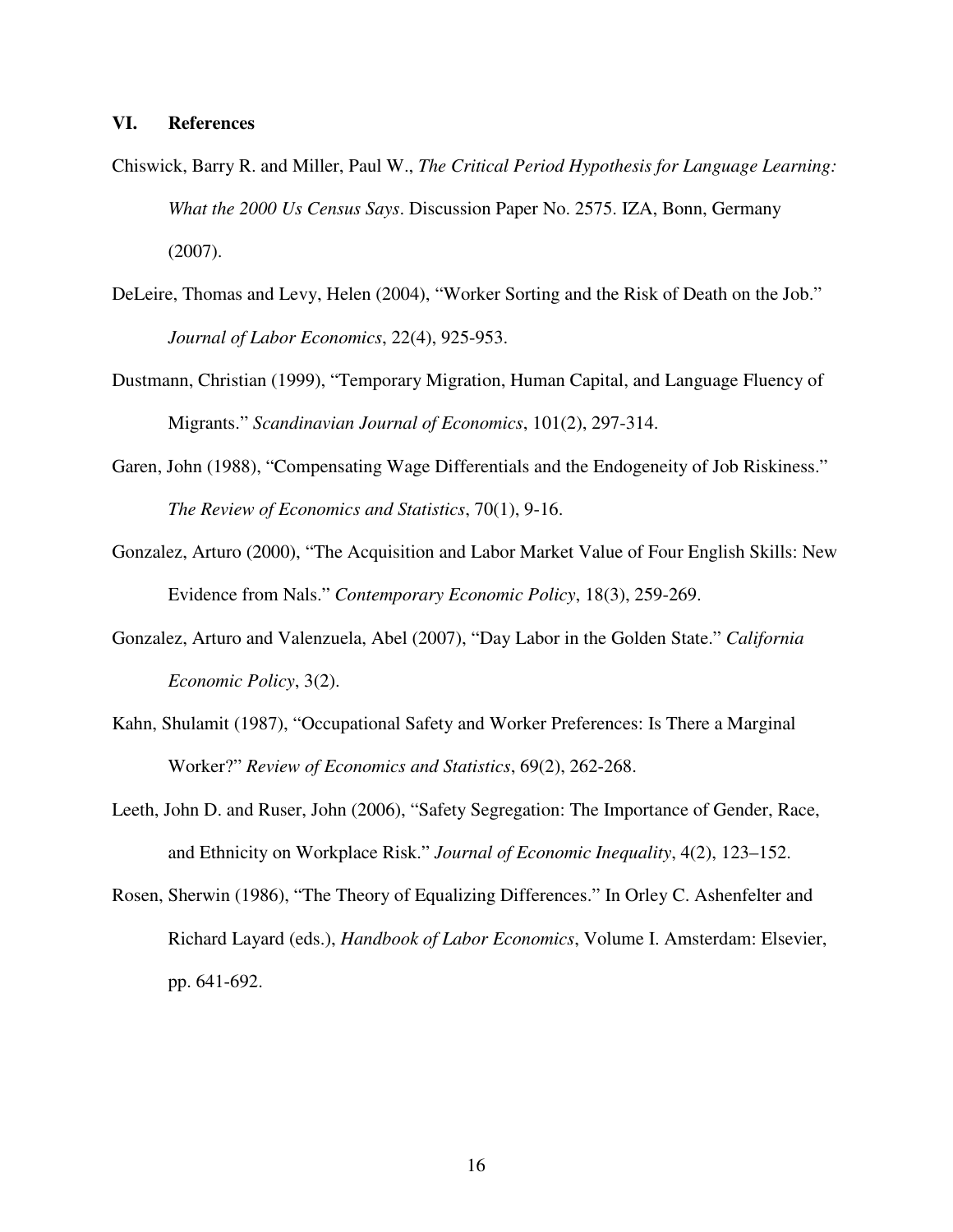- U.S. General Accounting Office, *Worker Protection: Labor's Efforts to Enforce Protections for Day Laborers Could Benefit from Better Data and Guidance*. U.S. GAO, Washington, D.C. (2002).
- Valenzuela, Abel, Theodore, Nik, Melendez, Edwin and Gonzalez, Ana Luz, *On the Corner: Day Labor in the United States*. UCLA Center for the Study of Urban Poverty (2006).

Zimmermann, Klaus F., Bauer, Thomas K., Rotte, Ralph and Million, Andreas (1999), "Immigrant Labor and Workplace Safety." Discussion Paper No. 16, IZA, Bonn, Germany.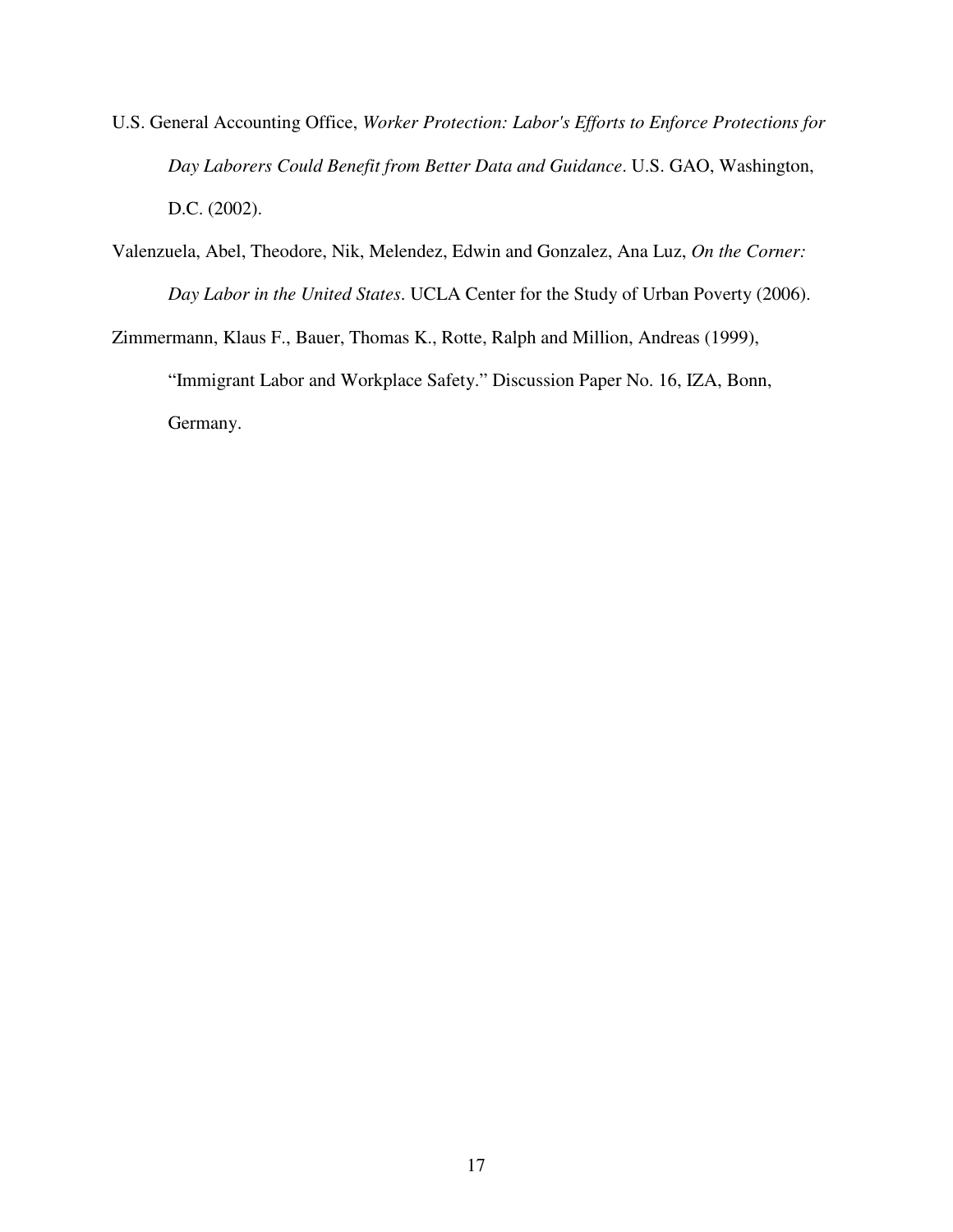| Table 1. Work barely Conditions by Futurity and Documentation Status | P-value of<br>Undocumente<br>Documented |           |                |  |  |
|----------------------------------------------------------------------|-----------------------------------------|-----------|----------------|--|--|
|                                                                      | workers*                                | d workers | diff. in means |  |  |
| Receive safety training                                              | 0.28                                    | 0.14      | 0.033          |  |  |
|                                                                      | (0.04)                                  | (0.02)    |                |  |  |
| Receive safety equipment                                             | 0.53                                    | 0.52      | 0.881          |  |  |
|                                                                      | (0.04)                                  | (0.02)    |                |  |  |
| Employer abuse - No pay, past 2 months                               | 0.41                                    | 0.51      | 0.000          |  |  |
|                                                                      | (0.02)                                  | (0.02)    |                |  |  |
| Employer abuse - No breaks, past 2 mont                              | 0.39                                    | 0.45      | 0.121          |  |  |
|                                                                      | (0.04)                                  | (0.02)    |                |  |  |
| Employer abuse - Violence, past 2 month                              | 0.15                                    | 0.19      | 0.145          |  |  |
|                                                                      | (0.03)                                  | (0.02)    |                |  |  |

Table 1: Work Safety Conditions by Nativity and Documentation Status

Source: National Day Labor Survey, 2004.

Notes: \* Includes US born and legal immigrants. Standard errors in parentheses.

Table 2: Safety and Employer Abuse by Type of Employer

| $\frac{1}{2}$ and $\frac{1}{2}$ and $\frac{1}{2}$ and $\frac{1}{2}$ and $\frac{1}{2}$ and $\frac{1}{2}$ and $\frac{1}{2}$ and $\frac{1}{2}$ and $\frac{1}{2}$ and $\frac{1}{2}$ and $\frac{1}{2}$ and $\frac{1}{2}$ and $\frac{1}{2}$ and $\frac{1}{2}$ and $\frac{1}{2}$ and $\frac{1}{2}$ a |           | <b>Employer Type</b> |         | P-value of Difference in |         |         |  |
|-----------------------------------------------------------------------------------------------------------------------------------------------------------------------------------------------------------------------------------------------------------------------------------------------|-----------|----------------------|---------|--------------------------|---------|---------|--|
|                                                                                                                                                                                                                                                                                               | Private   |                      | Private | Ind. vs                  | Ind. vs | Contr.  |  |
|                                                                                                                                                                                                                                                                                               | Individua | Contractor           | Company | Contr.                   | Co.     | vs. Co. |  |
| Safety training                                                                                                                                                                                                                                                                               | 0.15      | 0.19                 | 0.29    | 0.101                    | 0.009   | 0.076   |  |
|                                                                                                                                                                                                                                                                                               | (0.02)    | (0.02)               | (0.06)  |                          |         |         |  |
| Safety equipment                                                                                                                                                                                                                                                                              | 0.52      | 0.53                 | 0.61    | 0.650                    | 0.195   | 0.257   |  |
|                                                                                                                                                                                                                                                                                               | (0.02)    | (0.02)               | (0.07)  |                          |         |         |  |
| Abuse: No Pay                                                                                                                                                                                                                                                                                 | 0.45      | 0.55                 | 0.49    | 0.000                    | 0.547   | 0.332   |  |
|                                                                                                                                                                                                                                                                                               | (0.02)    | (0.02)               | (0.06)  |                          |         |         |  |
| <b>Abuse: No Breaks</b>                                                                                                                                                                                                                                                                       | 0.43      | 0.45                 | 0.43    | 0.243                    | 0.981   | 0.635   |  |
|                                                                                                                                                                                                                                                                                               | (0.02)    | (0.02)               | (0.05)  |                          |         |         |  |
| Abuse: Violence                                                                                                                                                                                                                                                                               | 0.17      | 0.19                 | 0.26    | 0.64                     | 0.142   | 0.214   |  |
|                                                                                                                                                                                                                                                                                               | (0.02)    | (0.03)               | (0.05)  |                          |         |         |  |

Source: National Day Labor Survey, 2004

Notes: Standard errors in parentheses. Abuses are for the past two months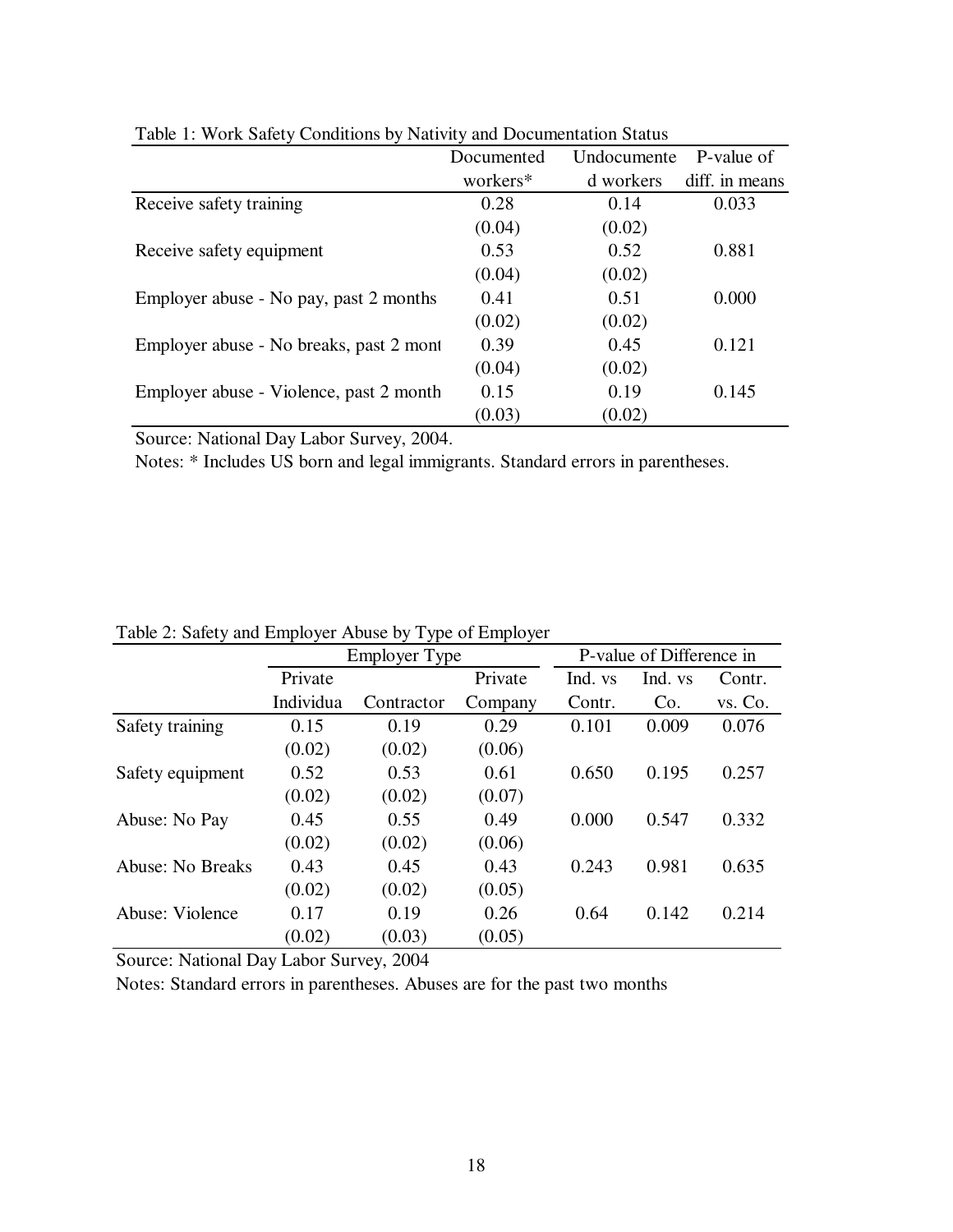Table 3: Marginal Effects from Safety Training Probit Regression

|                                                     | (1)        | (2)        | (3)       | (4)                  | (5)                 | (6)                  |
|-----------------------------------------------------|------------|------------|-----------|----------------------|---------------------|----------------------|
| <b>Undocumented Immigrant</b>                       | $-0.134**$ | $-0.129**$ | $-0.072*$ | $-0.073*$            | $-0.070*$           | $-0.070+$            |
|                                                     | (0.038)    | (0.037)    | (0.035)   | (0.032)              | (0.034)             | (0.036)              |
| Contractor/Sub-contractor                           |            | 0.035      | 0.028     | 0.023                | 0.022               | 0.021                |
|                                                     |            | (0.024)    | (0.022)   | (0.020)              | (0.020)             | (0.020)              |
| Private Company                                     |            | $0.136**$  | $0.096*$  | $0.102+$             | $0.105+$            | 0.095                |
|                                                     |            | (0.049)    | (0.044)   | (0.057)              | (0.062)             | (0.066)              |
| In US $10+$ years                                   |            |            | $-0.010$  | $-0.010$             | 0.002               | 0.004                |
|                                                     |            |            | (0.028)   | (0.025)              | (0.027)             | (0.028)              |
| Completed at least Jr. high                         |            |            | 0.028     | 0.021                | 0.013               | 0.010                |
|                                                     |            |            | (0.027)   | (0.027)              | (0.026)             | (0.027)              |
| English ability: get by/well                        |            |            | $0.104**$ | $0.084*$             | $0.084*$            | $0.083*$             |
|                                                     |            |            | (0.031)   | (0.035)              | (0.034)             | (0.037)              |
| Age                                                 |            |            | 0.002     | 0.002                | 0.001               | 0.001                |
|                                                     |            |            | (0.001)   | (0.001)              | (0.001)             | (0.001)              |
| Married                                             |            |            | $-0.058*$ | $-0.056*$            | $-0.040+$           | $-0.042+$            |
|                                                     |            |            | (0.026)   | (0.024)              | (0.022)             | (0.023)              |
| Living with partner                                 |            |            | $-0.011$  | $-0.015$             | 0.012               | 0.010                |
|                                                     |            |            | (0.039)   | (0.036)              | (0.040)             | (0.041)              |
| Has Child in U.S.                                   |            |            | -0.017    | $-0.023$             | $-0.030+$           | $-0.033+$            |
|                                                     |            |            | (0.014)   | (0.015)              | (0.017)             | (0.017)              |
| Born in Mexico                                      |            |            | $-0.011$  | $-0.012$             | $-0.016$            | $-0.021$             |
|                                                     |            |            | (0.029)   | (0.021)              | (0.023)             | (0.023)              |
| Have place to go to for health advice or when sick? |            |            |           | 0.030                | 0.014               | 0.010                |
|                                                     |            |            |           | (0.023)              | (0.018)             | (0.019)              |
| Avg. Hourly Worker Center Wage in MSA <sup>a</sup>  |            |            |           |                      | $0.012**$           |                      |
|                                                     |            |            |           | 0.008                |                     | $0.027+$             |
|                                                     |            |            |           | (0.012)<br>0.037     | (0.004)             | (0.017)              |
| Job Other than Day Labor                            |            |            |           |                      | $0.044+$            | $0.052*$             |
| Moving                                              |            |            |           | (0.024)              | (0.023)             | (0.026)              |
|                                                     |            |            |           | $-0.028$             | $-0.038$            | $-0.034$             |
| Landscape                                           |            |            |           | (0.040)              | (0.040)             | (0.041)              |
|                                                     |            |            |           | $0.071+$             | 0.055               | 0.057                |
| Construction                                        |            |            |           | (0.038)              | (0.038)             | (0.039)              |
|                                                     |            |            |           | $-0.019$             | $-0.018$            | $-0.018$             |
| Drywall                                             |            |            |           | (0.040)<br>0.026     | (0.042)<br>0.025    | (0.043)<br>0.026     |
|                                                     |            |            |           |                      | (0.016)             |                      |
| Roofing                                             |            |            |           | (0.017)<br>$-0.075+$ | $-0.066+$           | (0.016)<br>$-0.068+$ |
|                                                     |            |            |           |                      |                     |                      |
| Carpentry                                           |            |            |           | (0.040)<br>0.018     | (0.040)<br>$0.024+$ | (0.041)<br>$0.028*$  |
|                                                     |            |            |           | (0.015)              | (0.013)             | (0.012)              |
| Painting                                            |            |            |           | $-0.006$             | 0.005               | 0.010                |
|                                                     |            |            |           | (0.027)              | (0.026)             | (0.027)              |
| Plumbing                                            |            |            |           | 0.016                | 0.005               | 0.004                |
|                                                     |            |            |           | (0.023)              | (0.022)             | (0.023)              |
| Cleaning                                            |            |            |           | $-0.003$             | 0.002               | 0.005                |
|                                                     |            |            |           | (0.022)              | (0.020)             | (0.021)              |
| Dishwash                                            |            |            |           | 0.010                | 0.012               | 0.014                |
|                                                     |            |            |           | (0.028)              | (0.025)             | (0.025)              |
| Carwash                                             |            |            |           | $-0.005$             | $-0.003$            | $-0.004$             |
|                                                     |            |            |           | (0.025)              | (0.024)             | (0.026)              |
| Farming                                             |            |            |           | $-0.009$             | $-0.001$            | $-0.005$             |
|                                                     |            |            |           | (0.015)              | (0.016)             | (0.016)              |
| Cook                                                |            |            |           | 0.011                | $-0.002$            | $-0.006$             |
|                                                     |            |            |           | (0.024)              | (0.021)             | (0.022)              |
| Electrician                                         |            |            |           | $0.060+$             | 0.056               | 0.058                |
|                                                     |            |            |           | (0.034)              | (0.035)             | (0.037)              |
| <b>State Fixed Effects</b>                          | N          | N          | N         | N                    | Y                   | N                    |
| <b>MSA Fixed Effects</b>                            | N          | N          | N         | N                    | N                   | Y                    |
|                                                     |            |            |           |                      |                     |                      |
| Observations                                        | 2564       | 2451       | 2394      | 2386                 | 2367                | 2367                 |
| Mean Predicted Probability                          | 0.17       | 0.18       | 0.18      | 0.17                 | 0.17                | 0.17                 |
| Minimum Predicted Probability                       | 0.12       | 0.04       | 0.02      | 0.00                 | 0.01                | 0.01                 |
| Maximum Predicted Probability                       | 0.41       | 0.54       | 0.61      | 0.83                 | 0.85                | 0.85                 |
|                                                     |            |            |           |                      |                     |                      |

Maximum Predicted Probability 0.41 0.54 0.61 0.83 0.85 0.85<br>Notes: <sup>a</sup> The mean wage in the MSA is used if there are no worker centers in the MSA. + significant at 10%; \* significant at 5%; \*\* significant at 1%. Standard errors are clustered at the MSA. Robust standard errors in parentheses.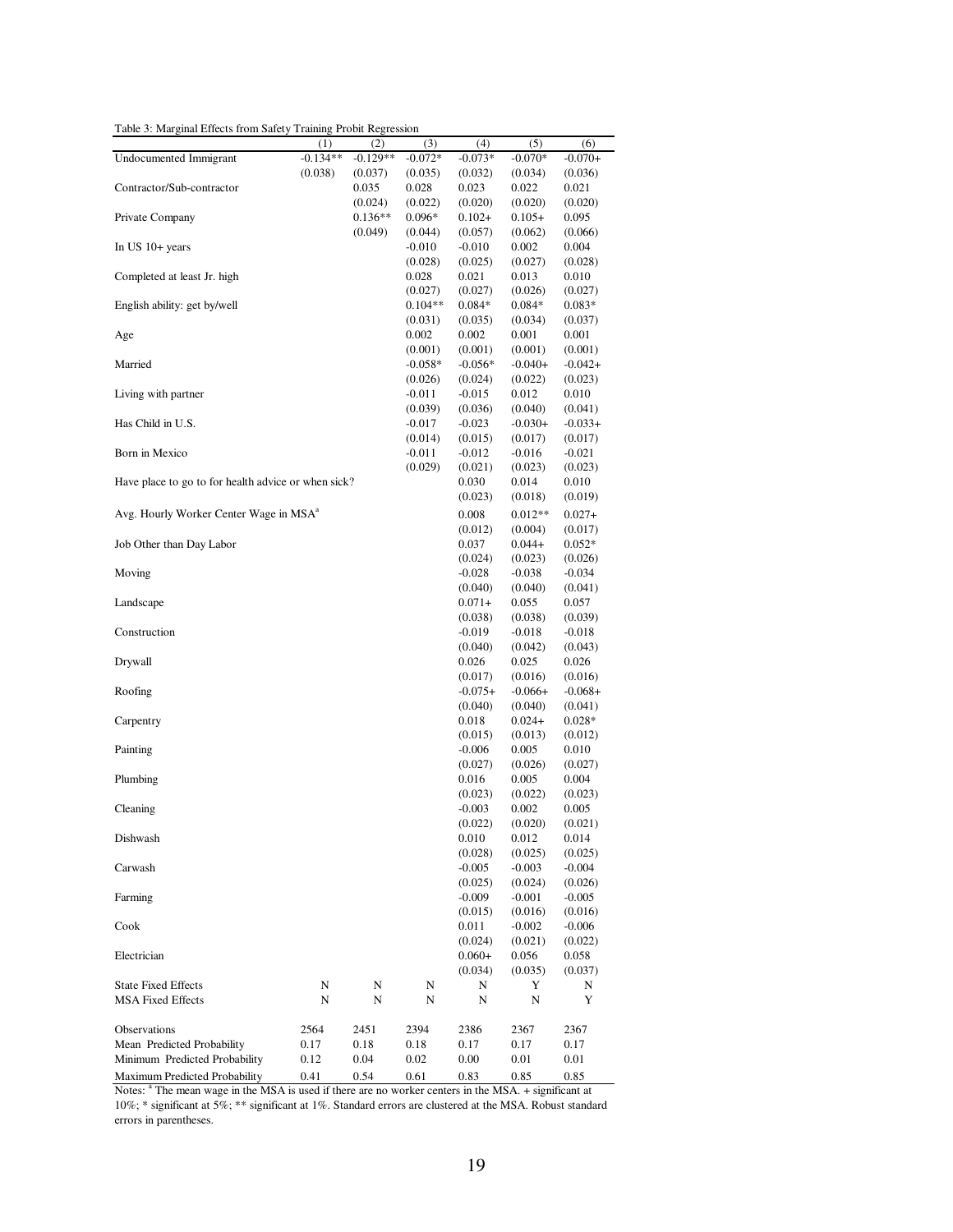Table 4: Marginal Effects from Safety Equipment Probit Regression

| Table 4: Marginal Effects from Safety Equipment Probit Regression                                                |          |          |           |           |           |            |
|------------------------------------------------------------------------------------------------------------------|----------|----------|-----------|-----------|-----------|------------|
|                                                                                                                  | (1)      | (2)      | (3)       | (4)       | (5)       | (6)        |
| <b>Undocumented Immigrant</b>                                                                                    | $-0.007$ | $-0.010$ | 0.040     | 0.024     | 0.017     | 0.034      |
|                                                                                                                  | (0.043)  | (0.043)  | (0.049)   | (0.046)   | (0.048)   | (0.051)    |
| Contractor/Sub-contractor                                                                                        |          | 0.008    | 0.003     | $-0.004$  | 0.004     | $-0.008$   |
|                                                                                                                  |          | (0.019)  | (0.020)   | (0.022)   | (0.024)   | (0.028)    |
| Private Company                                                                                                  |          | 0.086    | 0.065     | 0.072     | 0.072     | 0.059      |
|                                                                                                                  |          | (0.065)  | (0.056)   | (0.061)   | (0.059)   | (0.061)    |
| In US $10+$ years                                                                                                |          |          | $-0.028$  | $-0.039$  | $-0.038$  | $-0.037$   |
|                                                                                                                  |          |          | (0.029)   | (0.028)   | (0.030)   | (0.029)    |
| Completed at least Jr. high                                                                                      |          |          | $0.079+$  | $0.076+$  | $0.065+$  | 0.057      |
|                                                                                                                  |          |          | (0.041)   | (0.039)   | (0.039)   | (0.038)    |
| English ability: get by/well                                                                                     |          |          | 0.061     | 0.036     | 0.029     | 0.020      |
|                                                                                                                  |          |          | (0.037)   | (0.037)   | (0.034)   | (0.035)    |
| Age                                                                                                              |          |          | 0.001     | 0.001     | 0.000     | 0.000      |
|                                                                                                                  |          |          | (0.001)   | (0.002)   | (0.002)   | (0.002)    |
| Married                                                                                                          |          |          | $-0.074*$ | $-0.073*$ | $-0.063*$ | $-0.057+$  |
|                                                                                                                  |          |          |           |           |           |            |
|                                                                                                                  |          |          | (0.030)   | (0.030)   | (0.031)   | (0.030)    |
| Living with partner                                                                                              |          |          | $-0.019$  | $-0.017$  | $-0.003$  | $-0.017$   |
|                                                                                                                  |          |          | (0.055)   | (0.055)   | (0.057)   | (0.057)    |
| Has Child in U.S.                                                                                                |          |          | $-0.015$  | $-0.019$  | $-0.027+$ | $-0.032*$  |
|                                                                                                                  |          |          | (0.015)   | (0.016)   | (0.015)   | (0.016)    |
| Born in Mexico                                                                                                   |          |          | $-0.018$  | $-0.025$  | $-0.080+$ | $-0.087+$  |
|                                                                                                                  |          |          | (0.033)   | (0.031)   | (0.041)   | (0.046)    |
| Have place to go to for health advice or when sick?                                                              |          |          |           | 0.029     | 0.024     | 0.025      |
|                                                                                                                  |          |          |           | (0.024)   | (0.021)   | (0.022)    |
| Avg. Hourly Worker Center Wage in MSA <sup>a</sup>                                                               |          |          |           | 0.006     | 0.003     | $-0.036**$ |
|                                                                                                                  |          |          |           | (0.014)   | (0.010)   | (0.010)    |
| Job Other than Day Labor                                                                                         |          |          |           | 0.009     | 0.018     | 0.040      |
|                                                                                                                  |          |          |           | (0.067)   | (0.063)   | (0.056)    |
| Moving                                                                                                           |          |          |           | 0.008     | 0.006     | 0.011      |
|                                                                                                                  |          |          |           | (0.047)   | (0.043)   | (0.045)    |
|                                                                                                                  |          |          |           |           |           |            |
| Landscape                                                                                                        |          |          |           | $0.062+$  | 0.047     | 0.044      |
|                                                                                                                  |          |          |           | (0.037)   | (0.038)   | (0.038)    |
| Construction                                                                                                     |          |          |           | $0.165**$ | $0.173**$ | $0.182**$  |
|                                                                                                                  |          |          |           | (0.042)   | (0.043)   | (0.045)    |
| Drywall                                                                                                          |          |          |           | 0.010     | 0.010     | 0.006      |
|                                                                                                                  |          |          |           | (0.030)   | (0.029)   | (0.030)    |
| Roofing                                                                                                          |          |          |           | 0.013     | 0.021     | 0.022      |
|                                                                                                                  |          |          |           | (0.037)   | (0.039)   | (0.040)    |
| Carpentry                                                                                                        |          |          |           | $-0.049$  | $-0.045$  | $-0.041$   |
|                                                                                                                  |          |          |           | (0.030)   | (0.031)   | (0.031)    |
| Painting                                                                                                         |          |          |           | 0.019     | 0.019     | 0.029      |
|                                                                                                                  |          |          |           | (0.031)   | (0.034)   | (0.036)    |
| Plumbing                                                                                                         |          |          |           | 0.016     | 0.014     | 0.014      |
|                                                                                                                  |          |          |           | (0.030)   | (0.031)   | (0.033)    |
| Cleaning                                                                                                         |          |          |           | $0.069*$  | $0.073+$  | $0.082*$   |
|                                                                                                                  |          |          |           | (0.035)   | (0.039)   | (0.038)    |
| Dishwash                                                                                                         |          |          |           | $-0.049$  | $-0.046+$ | $-0.042$   |
|                                                                                                                  |          |          |           | (0.030)   | (0.027)   | (0.026)    |
| Carwash                                                                                                          |          |          |           | 0.023     | 0.026     | 0.020      |
|                                                                                                                  |          |          |           | (0.024)   | (0.025)   | (0.026)    |
| Farming                                                                                                          |          |          |           | $-0.010$  | $-0.014$  | $-0.026$   |
|                                                                                                                  |          |          |           | (0.028)   | (0.028)   | (0.030)    |
| Cook                                                                                                             |          |          |           | 0.030     | 0.013     | 0.012      |
|                                                                                                                  |          |          |           | (0.040)   | (0.038)   | (0.039)    |
| Electrician                                                                                                      |          |          |           | 0.042     | 0.036     | 0.030      |
|                                                                                                                  |          |          |           | (0.046)   | (0.046)   | (0.047)    |
|                                                                                                                  |          |          |           |           |           |            |
| <b>State Fixed Effects</b>                                                                                       | N        | N        | N         | N         | Y         | N          |
| <b>MSA Fixed Effects</b>                                                                                         | N        | N        | N         | N         | N         | Y          |
|                                                                                                                  |          |          |           |           |           |            |
| Observations                                                                                                     | 2629     | 2562     | 2449      | 2393      | 2393      | 2367       |
| Mean Predicted Probability                                                                                       | 0.52     | 0.53     | 0.53      | 0.53      | 0.51      | 0.17       |
| Minimum Predicted Probability                                                                                    | 0.52     | 0.52     | 0.30      | 0.15      | 0.09      | 0.01       |
| Maximum Predicted Probability                                                                                    | 0.53     | 0.61     | 0.73      | 0.80      | 0.85      | 0.85       |
| Notes: <sup>a</sup> The mean wage in the MSA is used if there are no worker centers in the MSA. + significant at |          |          |           |           |           |            |

10%; \* significant at 5%; \*\* significant at 1%. Standard errors are clustered at the MSA. Robust standard errorss in parentheses.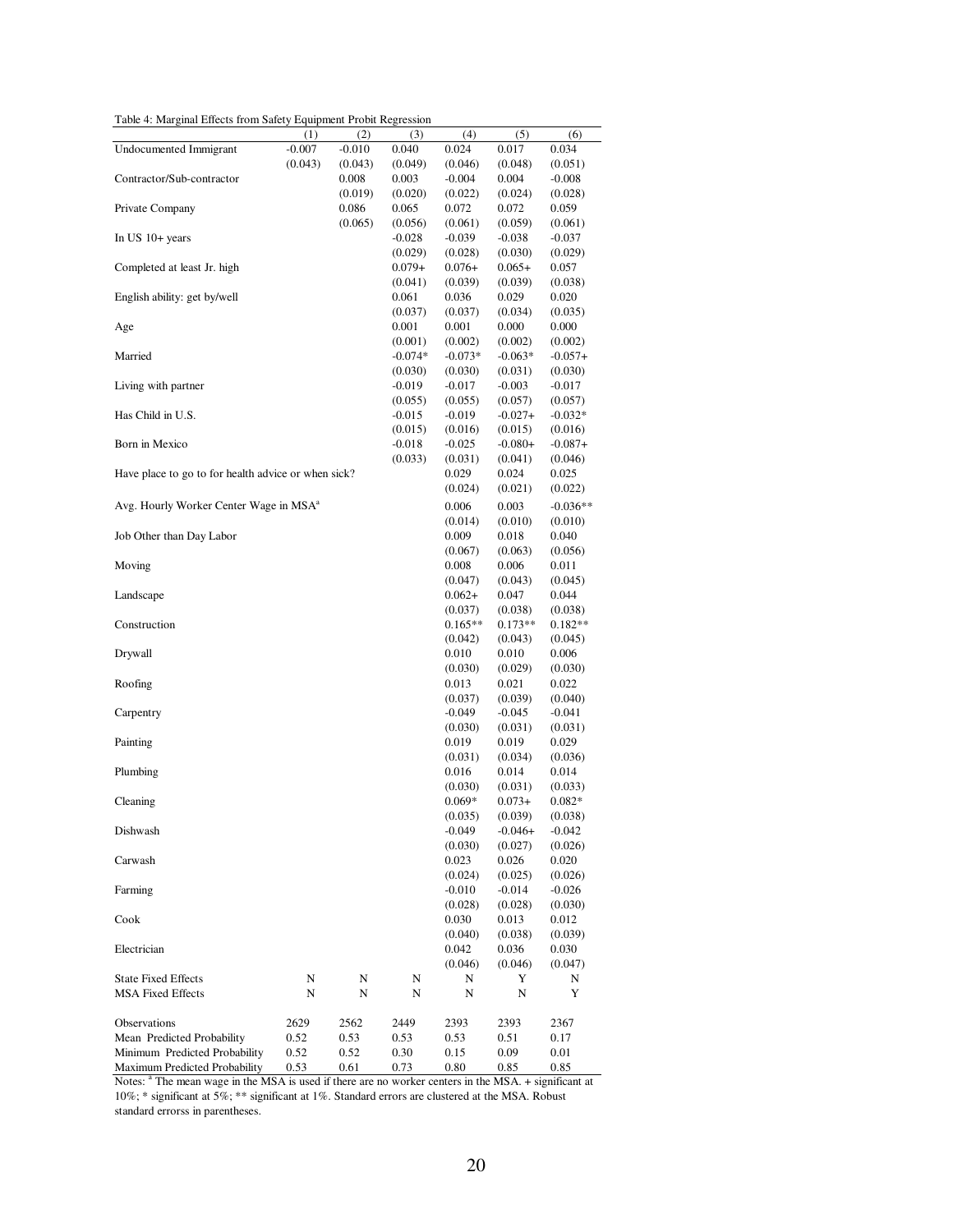Table 5: Marginal Effects from Violence Abuse Probit Regression

| Undocumented Immigrant<br>0.042<br>$0.062**$<br>$0.056**$<br>0.042<br>$0.043*$<br>$0.045*$<br>(0.026)<br>(0.027)<br>(0.019)<br>(0.020)<br>(0.018)<br>(0.020)<br>Contractor/Sub-contractor<br>0.012<br>0.007<br>0.016<br>0.014<br>0.005<br>(0.031)<br>(0.030)<br>(0.027)<br>(0.025)<br>(0.027)<br>Private Company<br>0.093<br>0.108<br>$0.121 +$<br>$0.131+$<br>$0.131+$<br>(0.058)<br>(0.070)<br>(0.069)<br>(0.066)<br>(0.071)<br>In US $10+$ years<br>$0.066+$<br>$0.075*$<br>0.052<br>0.051<br>(0.036)<br>(0.037)<br>(0.037)<br>(0.040)<br>Completed at least Jr. high<br>$-0.035+$<br>$-0.028$<br>$-0.024$<br>$-0.022$<br>(0.017)<br>(0.016)<br>(0.020)<br>(0.016)<br>English ability: get by/well<br>$0.066*$<br>$0.052+$<br>$0.055*$<br>$0.056*$<br>(0.029)<br>(0.027)<br>(0.025)<br>(0.026)<br>$-0.000$<br>$-0.001$<br>0.000<br>0.000<br>Age<br>(0.001)<br>(0.001)<br>(0.001)<br>(0.001)<br>Married<br>0.013<br>0.015<br>0.002<br>$-0.002$<br>(0.020)<br>(0.019)<br>(0.021)<br>(0.019)<br>Living with partner<br>0.055<br>0.041<br>0.022<br>0.024<br>(0.038)<br>(0.032)<br>(0.030)<br>(0.033)<br>Has Child in U.S.<br>$-0.026*$<br>$-0.029*$<br>$-0.023*$<br>$-0.024*$<br>(0.012)<br>(0.012)<br>(0.011)<br>(0.011)<br>Born in Mexico<br>$-0.022$<br>$-0.024$<br>$-0.002$<br>0.002<br>(0.025)<br>(0.023)<br>(0.024)<br>(0.025)<br>Have place to go to for health advice or when sick?<br>$-0.031$<br>$-0.023$<br>$-0.022$<br>(0.031)<br>(0.027)<br>(0.028)<br>Avg. Hourly Worker Center Wage in MSA <sup>a</sup><br>$-0.000$<br>$-0.005$<br>0.003<br>(0.009)<br>(0.005)<br>(0.008)<br>Job Other than Day Labor<br>$-0.010$<br>$-0.012$<br>$-0.013$<br>(0.016)<br>(0.015)<br>(0.016)<br>Moving<br>$0.071**$<br>$0.070**$<br>$0.073**$<br>(0.021)<br>(0.019)<br>(0.020)<br>Landscape<br>0.006<br>0.029<br>0.028<br>(0.041)<br>(0.033)<br>(0.034)<br>Construction<br>0.025<br>0.026<br>0.027<br>(0.024)<br>(0.023)<br>(0.024)<br>Drywall<br>0.000<br>$-0.004$<br>-0.004<br>(0.027)<br>(0.026)<br>(0.027)<br>Roofing<br>$0.065**$<br>$0.056**$<br>$0.057**$<br>(0.018)<br>(0.016)<br>(0.016)<br>Carpentry<br>0.014<br>0.006<br>0.003<br>(0.025)<br>(0.024)<br>(0.025)<br>Painting<br>0.029<br>0.027<br>0.028<br>(0.024)<br>(0.018)<br>(0.019)<br>Plumbing<br>0.014<br>0.030<br>$0.032+$<br>(0.019)<br>(0.019)<br>(0.020)<br>Cleaning<br>$0.035+$<br>$0.039*$<br>$0.041*$<br>(0.019)<br>(0.018)<br>(0.020)<br>Dishwash<br>0.040<br>0.033<br>0.035<br>(0.027)<br>(0.023)<br>(0.023)<br>Carwash<br>$-0.025$<br>$-0.021$<br>$-0.021$<br>(0.027)<br>(0.024)<br>(0.024)<br>Farming<br>0.030<br>0.025<br>0.028<br>(0.025)<br>(0.024)<br>(0.026)<br>Cook<br>$-0.015$<br>$-0.013$<br>-0.010<br>(0.026)<br>(0.024)<br>(0.026)<br>Electrician<br>0.016<br>0.018<br>0.021<br>(0.020)<br>(0.020)<br>(0.021)<br><b>State Fixed Effects</b><br>N<br>N<br>N<br>N<br>Y<br>N<br><b>MSA Fixed Effects</b><br>N<br>N<br>N<br>N<br>Y<br>N<br>Observations<br>2611<br>2362<br>2545<br>2433<br>2377<br>2377<br>Mean Predicted Probability<br>0.20<br>0.18<br>0.18<br>0.18<br>0.18<br>0.20<br>Minimum Predicted Probability<br>0.15<br>0.14<br>0.02<br>$0.00\,$<br>0.00<br>$0.00\,$ |                               | (1)  | (2)  | (3)  | (4)  | (5)  | (6)  |
|--------------------------------------------------------------------------------------------------------------------------------------------------------------------------------------------------------------------------------------------------------------------------------------------------------------------------------------------------------------------------------------------------------------------------------------------------------------------------------------------------------------------------------------------------------------------------------------------------------------------------------------------------------------------------------------------------------------------------------------------------------------------------------------------------------------------------------------------------------------------------------------------------------------------------------------------------------------------------------------------------------------------------------------------------------------------------------------------------------------------------------------------------------------------------------------------------------------------------------------------------------------------------------------------------------------------------------------------------------------------------------------------------------------------------------------------------------------------------------------------------------------------------------------------------------------------------------------------------------------------------------------------------------------------------------------------------------------------------------------------------------------------------------------------------------------------------------------------------------------------------------------------------------------------------------------------------------------------------------------------------------------------------------------------------------------------------------------------------------------------------------------------------------------------------------------------------------------------------------------------------------------------------------------------------------------------------------------------------------------------------------------------------------------------------------------------------------------------------------------------------------------------------------------------------------------------------------------------------------------------------------------------------------------------------------------------------------------------------------------------------------------------------------------------------------------------------------------------------------------------------------------------------------------------------------------------------------------------------------------------------------------------------------------------------------------------------------------------------------------------------------------------------------------|-------------------------------|------|------|------|------|------|------|
|                                                                                                                                                                                                                                                                                                                                                                                                                                                                                                                                                                                                                                                                                                                                                                                                                                                                                                                                                                                                                                                                                                                                                                                                                                                                                                                                                                                                                                                                                                                                                                                                                                                                                                                                                                                                                                                                                                                                                                                                                                                                                                                                                                                                                                                                                                                                                                                                                                                                                                                                                                                                                                                                                                                                                                                                                                                                                                                                                                                                                                                                                                                                                              |                               |      |      |      |      |      |      |
|                                                                                                                                                                                                                                                                                                                                                                                                                                                                                                                                                                                                                                                                                                                                                                                                                                                                                                                                                                                                                                                                                                                                                                                                                                                                                                                                                                                                                                                                                                                                                                                                                                                                                                                                                                                                                                                                                                                                                                                                                                                                                                                                                                                                                                                                                                                                                                                                                                                                                                                                                                                                                                                                                                                                                                                                                                                                                                                                                                                                                                                                                                                                                              |                               |      |      |      |      |      |      |
|                                                                                                                                                                                                                                                                                                                                                                                                                                                                                                                                                                                                                                                                                                                                                                                                                                                                                                                                                                                                                                                                                                                                                                                                                                                                                                                                                                                                                                                                                                                                                                                                                                                                                                                                                                                                                                                                                                                                                                                                                                                                                                                                                                                                                                                                                                                                                                                                                                                                                                                                                                                                                                                                                                                                                                                                                                                                                                                                                                                                                                                                                                                                                              |                               |      |      |      |      |      |      |
|                                                                                                                                                                                                                                                                                                                                                                                                                                                                                                                                                                                                                                                                                                                                                                                                                                                                                                                                                                                                                                                                                                                                                                                                                                                                                                                                                                                                                                                                                                                                                                                                                                                                                                                                                                                                                                                                                                                                                                                                                                                                                                                                                                                                                                                                                                                                                                                                                                                                                                                                                                                                                                                                                                                                                                                                                                                                                                                                                                                                                                                                                                                                                              |                               |      |      |      |      |      |      |
|                                                                                                                                                                                                                                                                                                                                                                                                                                                                                                                                                                                                                                                                                                                                                                                                                                                                                                                                                                                                                                                                                                                                                                                                                                                                                                                                                                                                                                                                                                                                                                                                                                                                                                                                                                                                                                                                                                                                                                                                                                                                                                                                                                                                                                                                                                                                                                                                                                                                                                                                                                                                                                                                                                                                                                                                                                                                                                                                                                                                                                                                                                                                                              |                               |      |      |      |      |      |      |
|                                                                                                                                                                                                                                                                                                                                                                                                                                                                                                                                                                                                                                                                                                                                                                                                                                                                                                                                                                                                                                                                                                                                                                                                                                                                                                                                                                                                                                                                                                                                                                                                                                                                                                                                                                                                                                                                                                                                                                                                                                                                                                                                                                                                                                                                                                                                                                                                                                                                                                                                                                                                                                                                                                                                                                                                                                                                                                                                                                                                                                                                                                                                                              |                               |      |      |      |      |      |      |
|                                                                                                                                                                                                                                                                                                                                                                                                                                                                                                                                                                                                                                                                                                                                                                                                                                                                                                                                                                                                                                                                                                                                                                                                                                                                                                                                                                                                                                                                                                                                                                                                                                                                                                                                                                                                                                                                                                                                                                                                                                                                                                                                                                                                                                                                                                                                                                                                                                                                                                                                                                                                                                                                                                                                                                                                                                                                                                                                                                                                                                                                                                                                                              |                               |      |      |      |      |      |      |
|                                                                                                                                                                                                                                                                                                                                                                                                                                                                                                                                                                                                                                                                                                                                                                                                                                                                                                                                                                                                                                                                                                                                                                                                                                                                                                                                                                                                                                                                                                                                                                                                                                                                                                                                                                                                                                                                                                                                                                                                                                                                                                                                                                                                                                                                                                                                                                                                                                                                                                                                                                                                                                                                                                                                                                                                                                                                                                                                                                                                                                                                                                                                                              |                               |      |      |      |      |      |      |
|                                                                                                                                                                                                                                                                                                                                                                                                                                                                                                                                                                                                                                                                                                                                                                                                                                                                                                                                                                                                                                                                                                                                                                                                                                                                                                                                                                                                                                                                                                                                                                                                                                                                                                                                                                                                                                                                                                                                                                                                                                                                                                                                                                                                                                                                                                                                                                                                                                                                                                                                                                                                                                                                                                                                                                                                                                                                                                                                                                                                                                                                                                                                                              |                               |      |      |      |      |      |      |
|                                                                                                                                                                                                                                                                                                                                                                                                                                                                                                                                                                                                                                                                                                                                                                                                                                                                                                                                                                                                                                                                                                                                                                                                                                                                                                                                                                                                                                                                                                                                                                                                                                                                                                                                                                                                                                                                                                                                                                                                                                                                                                                                                                                                                                                                                                                                                                                                                                                                                                                                                                                                                                                                                                                                                                                                                                                                                                                                                                                                                                                                                                                                                              |                               |      |      |      |      |      |      |
|                                                                                                                                                                                                                                                                                                                                                                                                                                                                                                                                                                                                                                                                                                                                                                                                                                                                                                                                                                                                                                                                                                                                                                                                                                                                                                                                                                                                                                                                                                                                                                                                                                                                                                                                                                                                                                                                                                                                                                                                                                                                                                                                                                                                                                                                                                                                                                                                                                                                                                                                                                                                                                                                                                                                                                                                                                                                                                                                                                                                                                                                                                                                                              |                               |      |      |      |      |      |      |
|                                                                                                                                                                                                                                                                                                                                                                                                                                                                                                                                                                                                                                                                                                                                                                                                                                                                                                                                                                                                                                                                                                                                                                                                                                                                                                                                                                                                                                                                                                                                                                                                                                                                                                                                                                                                                                                                                                                                                                                                                                                                                                                                                                                                                                                                                                                                                                                                                                                                                                                                                                                                                                                                                                                                                                                                                                                                                                                                                                                                                                                                                                                                                              |                               |      |      |      |      |      |      |
|                                                                                                                                                                                                                                                                                                                                                                                                                                                                                                                                                                                                                                                                                                                                                                                                                                                                                                                                                                                                                                                                                                                                                                                                                                                                                                                                                                                                                                                                                                                                                                                                                                                                                                                                                                                                                                                                                                                                                                                                                                                                                                                                                                                                                                                                                                                                                                                                                                                                                                                                                                                                                                                                                                                                                                                                                                                                                                                                                                                                                                                                                                                                                              |                               |      |      |      |      |      |      |
|                                                                                                                                                                                                                                                                                                                                                                                                                                                                                                                                                                                                                                                                                                                                                                                                                                                                                                                                                                                                                                                                                                                                                                                                                                                                                                                                                                                                                                                                                                                                                                                                                                                                                                                                                                                                                                                                                                                                                                                                                                                                                                                                                                                                                                                                                                                                                                                                                                                                                                                                                                                                                                                                                                                                                                                                                                                                                                                                                                                                                                                                                                                                                              |                               |      |      |      |      |      |      |
|                                                                                                                                                                                                                                                                                                                                                                                                                                                                                                                                                                                                                                                                                                                                                                                                                                                                                                                                                                                                                                                                                                                                                                                                                                                                                                                                                                                                                                                                                                                                                                                                                                                                                                                                                                                                                                                                                                                                                                                                                                                                                                                                                                                                                                                                                                                                                                                                                                                                                                                                                                                                                                                                                                                                                                                                                                                                                                                                                                                                                                                                                                                                                              |                               |      |      |      |      |      |      |
|                                                                                                                                                                                                                                                                                                                                                                                                                                                                                                                                                                                                                                                                                                                                                                                                                                                                                                                                                                                                                                                                                                                                                                                                                                                                                                                                                                                                                                                                                                                                                                                                                                                                                                                                                                                                                                                                                                                                                                                                                                                                                                                                                                                                                                                                                                                                                                                                                                                                                                                                                                                                                                                                                                                                                                                                                                                                                                                                                                                                                                                                                                                                                              |                               |      |      |      |      |      |      |
|                                                                                                                                                                                                                                                                                                                                                                                                                                                                                                                                                                                                                                                                                                                                                                                                                                                                                                                                                                                                                                                                                                                                                                                                                                                                                                                                                                                                                                                                                                                                                                                                                                                                                                                                                                                                                                                                                                                                                                                                                                                                                                                                                                                                                                                                                                                                                                                                                                                                                                                                                                                                                                                                                                                                                                                                                                                                                                                                                                                                                                                                                                                                                              |                               |      |      |      |      |      |      |
|                                                                                                                                                                                                                                                                                                                                                                                                                                                                                                                                                                                                                                                                                                                                                                                                                                                                                                                                                                                                                                                                                                                                                                                                                                                                                                                                                                                                                                                                                                                                                                                                                                                                                                                                                                                                                                                                                                                                                                                                                                                                                                                                                                                                                                                                                                                                                                                                                                                                                                                                                                                                                                                                                                                                                                                                                                                                                                                                                                                                                                                                                                                                                              |                               |      |      |      |      |      |      |
|                                                                                                                                                                                                                                                                                                                                                                                                                                                                                                                                                                                                                                                                                                                                                                                                                                                                                                                                                                                                                                                                                                                                                                                                                                                                                                                                                                                                                                                                                                                                                                                                                                                                                                                                                                                                                                                                                                                                                                                                                                                                                                                                                                                                                                                                                                                                                                                                                                                                                                                                                                                                                                                                                                                                                                                                                                                                                                                                                                                                                                                                                                                                                              |                               |      |      |      |      |      |      |
|                                                                                                                                                                                                                                                                                                                                                                                                                                                                                                                                                                                                                                                                                                                                                                                                                                                                                                                                                                                                                                                                                                                                                                                                                                                                                                                                                                                                                                                                                                                                                                                                                                                                                                                                                                                                                                                                                                                                                                                                                                                                                                                                                                                                                                                                                                                                                                                                                                                                                                                                                                                                                                                                                                                                                                                                                                                                                                                                                                                                                                                                                                                                                              |                               |      |      |      |      |      |      |
|                                                                                                                                                                                                                                                                                                                                                                                                                                                                                                                                                                                                                                                                                                                                                                                                                                                                                                                                                                                                                                                                                                                                                                                                                                                                                                                                                                                                                                                                                                                                                                                                                                                                                                                                                                                                                                                                                                                                                                                                                                                                                                                                                                                                                                                                                                                                                                                                                                                                                                                                                                                                                                                                                                                                                                                                                                                                                                                                                                                                                                                                                                                                                              |                               |      |      |      |      |      |      |
|                                                                                                                                                                                                                                                                                                                                                                                                                                                                                                                                                                                                                                                                                                                                                                                                                                                                                                                                                                                                                                                                                                                                                                                                                                                                                                                                                                                                                                                                                                                                                                                                                                                                                                                                                                                                                                                                                                                                                                                                                                                                                                                                                                                                                                                                                                                                                                                                                                                                                                                                                                                                                                                                                                                                                                                                                                                                                                                                                                                                                                                                                                                                                              |                               |      |      |      |      |      |      |
|                                                                                                                                                                                                                                                                                                                                                                                                                                                                                                                                                                                                                                                                                                                                                                                                                                                                                                                                                                                                                                                                                                                                                                                                                                                                                                                                                                                                                                                                                                                                                                                                                                                                                                                                                                                                                                                                                                                                                                                                                                                                                                                                                                                                                                                                                                                                                                                                                                                                                                                                                                                                                                                                                                                                                                                                                                                                                                                                                                                                                                                                                                                                                              |                               |      |      |      |      |      |      |
|                                                                                                                                                                                                                                                                                                                                                                                                                                                                                                                                                                                                                                                                                                                                                                                                                                                                                                                                                                                                                                                                                                                                                                                                                                                                                                                                                                                                                                                                                                                                                                                                                                                                                                                                                                                                                                                                                                                                                                                                                                                                                                                                                                                                                                                                                                                                                                                                                                                                                                                                                                                                                                                                                                                                                                                                                                                                                                                                                                                                                                                                                                                                                              |                               |      |      |      |      |      |      |
|                                                                                                                                                                                                                                                                                                                                                                                                                                                                                                                                                                                                                                                                                                                                                                                                                                                                                                                                                                                                                                                                                                                                                                                                                                                                                                                                                                                                                                                                                                                                                                                                                                                                                                                                                                                                                                                                                                                                                                                                                                                                                                                                                                                                                                                                                                                                                                                                                                                                                                                                                                                                                                                                                                                                                                                                                                                                                                                                                                                                                                                                                                                                                              |                               |      |      |      |      |      |      |
|                                                                                                                                                                                                                                                                                                                                                                                                                                                                                                                                                                                                                                                                                                                                                                                                                                                                                                                                                                                                                                                                                                                                                                                                                                                                                                                                                                                                                                                                                                                                                                                                                                                                                                                                                                                                                                                                                                                                                                                                                                                                                                                                                                                                                                                                                                                                                                                                                                                                                                                                                                                                                                                                                                                                                                                                                                                                                                                                                                                                                                                                                                                                                              |                               |      |      |      |      |      |      |
|                                                                                                                                                                                                                                                                                                                                                                                                                                                                                                                                                                                                                                                                                                                                                                                                                                                                                                                                                                                                                                                                                                                                                                                                                                                                                                                                                                                                                                                                                                                                                                                                                                                                                                                                                                                                                                                                                                                                                                                                                                                                                                                                                                                                                                                                                                                                                                                                                                                                                                                                                                                                                                                                                                                                                                                                                                                                                                                                                                                                                                                                                                                                                              |                               |      |      |      |      |      |      |
|                                                                                                                                                                                                                                                                                                                                                                                                                                                                                                                                                                                                                                                                                                                                                                                                                                                                                                                                                                                                                                                                                                                                                                                                                                                                                                                                                                                                                                                                                                                                                                                                                                                                                                                                                                                                                                                                                                                                                                                                                                                                                                                                                                                                                                                                                                                                                                                                                                                                                                                                                                                                                                                                                                                                                                                                                                                                                                                                                                                                                                                                                                                                                              |                               |      |      |      |      |      |      |
|                                                                                                                                                                                                                                                                                                                                                                                                                                                                                                                                                                                                                                                                                                                                                                                                                                                                                                                                                                                                                                                                                                                                                                                                                                                                                                                                                                                                                                                                                                                                                                                                                                                                                                                                                                                                                                                                                                                                                                                                                                                                                                                                                                                                                                                                                                                                                                                                                                                                                                                                                                                                                                                                                                                                                                                                                                                                                                                                                                                                                                                                                                                                                              |                               |      |      |      |      |      |      |
|                                                                                                                                                                                                                                                                                                                                                                                                                                                                                                                                                                                                                                                                                                                                                                                                                                                                                                                                                                                                                                                                                                                                                                                                                                                                                                                                                                                                                                                                                                                                                                                                                                                                                                                                                                                                                                                                                                                                                                                                                                                                                                                                                                                                                                                                                                                                                                                                                                                                                                                                                                                                                                                                                                                                                                                                                                                                                                                                                                                                                                                                                                                                                              |                               |      |      |      |      |      |      |
|                                                                                                                                                                                                                                                                                                                                                                                                                                                                                                                                                                                                                                                                                                                                                                                                                                                                                                                                                                                                                                                                                                                                                                                                                                                                                                                                                                                                                                                                                                                                                                                                                                                                                                                                                                                                                                                                                                                                                                                                                                                                                                                                                                                                                                                                                                                                                                                                                                                                                                                                                                                                                                                                                                                                                                                                                                                                                                                                                                                                                                                                                                                                                              |                               |      |      |      |      |      |      |
|                                                                                                                                                                                                                                                                                                                                                                                                                                                                                                                                                                                                                                                                                                                                                                                                                                                                                                                                                                                                                                                                                                                                                                                                                                                                                                                                                                                                                                                                                                                                                                                                                                                                                                                                                                                                                                                                                                                                                                                                                                                                                                                                                                                                                                                                                                                                                                                                                                                                                                                                                                                                                                                                                                                                                                                                                                                                                                                                                                                                                                                                                                                                                              |                               |      |      |      |      |      |      |
|                                                                                                                                                                                                                                                                                                                                                                                                                                                                                                                                                                                                                                                                                                                                                                                                                                                                                                                                                                                                                                                                                                                                                                                                                                                                                                                                                                                                                                                                                                                                                                                                                                                                                                                                                                                                                                                                                                                                                                                                                                                                                                                                                                                                                                                                                                                                                                                                                                                                                                                                                                                                                                                                                                                                                                                                                                                                                                                                                                                                                                                                                                                                                              |                               |      |      |      |      |      |      |
|                                                                                                                                                                                                                                                                                                                                                                                                                                                                                                                                                                                                                                                                                                                                                                                                                                                                                                                                                                                                                                                                                                                                                                                                                                                                                                                                                                                                                                                                                                                                                                                                                                                                                                                                                                                                                                                                                                                                                                                                                                                                                                                                                                                                                                                                                                                                                                                                                                                                                                                                                                                                                                                                                                                                                                                                                                                                                                                                                                                                                                                                                                                                                              |                               |      |      |      |      |      |      |
|                                                                                                                                                                                                                                                                                                                                                                                                                                                                                                                                                                                                                                                                                                                                                                                                                                                                                                                                                                                                                                                                                                                                                                                                                                                                                                                                                                                                                                                                                                                                                                                                                                                                                                                                                                                                                                                                                                                                                                                                                                                                                                                                                                                                                                                                                                                                                                                                                                                                                                                                                                                                                                                                                                                                                                                                                                                                                                                                                                                                                                                                                                                                                              |                               |      |      |      |      |      |      |
|                                                                                                                                                                                                                                                                                                                                                                                                                                                                                                                                                                                                                                                                                                                                                                                                                                                                                                                                                                                                                                                                                                                                                                                                                                                                                                                                                                                                                                                                                                                                                                                                                                                                                                                                                                                                                                                                                                                                                                                                                                                                                                                                                                                                                                                                                                                                                                                                                                                                                                                                                                                                                                                                                                                                                                                                                                                                                                                                                                                                                                                                                                                                                              |                               |      |      |      |      |      |      |
|                                                                                                                                                                                                                                                                                                                                                                                                                                                                                                                                                                                                                                                                                                                                                                                                                                                                                                                                                                                                                                                                                                                                                                                                                                                                                                                                                                                                                                                                                                                                                                                                                                                                                                                                                                                                                                                                                                                                                                                                                                                                                                                                                                                                                                                                                                                                                                                                                                                                                                                                                                                                                                                                                                                                                                                                                                                                                                                                                                                                                                                                                                                                                              |                               |      |      |      |      |      |      |
|                                                                                                                                                                                                                                                                                                                                                                                                                                                                                                                                                                                                                                                                                                                                                                                                                                                                                                                                                                                                                                                                                                                                                                                                                                                                                                                                                                                                                                                                                                                                                                                                                                                                                                                                                                                                                                                                                                                                                                                                                                                                                                                                                                                                                                                                                                                                                                                                                                                                                                                                                                                                                                                                                                                                                                                                                                                                                                                                                                                                                                                                                                                                                              |                               |      |      |      |      |      |      |
|                                                                                                                                                                                                                                                                                                                                                                                                                                                                                                                                                                                                                                                                                                                                                                                                                                                                                                                                                                                                                                                                                                                                                                                                                                                                                                                                                                                                                                                                                                                                                                                                                                                                                                                                                                                                                                                                                                                                                                                                                                                                                                                                                                                                                                                                                                                                                                                                                                                                                                                                                                                                                                                                                                                                                                                                                                                                                                                                                                                                                                                                                                                                                              |                               |      |      |      |      |      |      |
|                                                                                                                                                                                                                                                                                                                                                                                                                                                                                                                                                                                                                                                                                                                                                                                                                                                                                                                                                                                                                                                                                                                                                                                                                                                                                                                                                                                                                                                                                                                                                                                                                                                                                                                                                                                                                                                                                                                                                                                                                                                                                                                                                                                                                                                                                                                                                                                                                                                                                                                                                                                                                                                                                                                                                                                                                                                                                                                                                                                                                                                                                                                                                              |                               |      |      |      |      |      |      |
|                                                                                                                                                                                                                                                                                                                                                                                                                                                                                                                                                                                                                                                                                                                                                                                                                                                                                                                                                                                                                                                                                                                                                                                                                                                                                                                                                                                                                                                                                                                                                                                                                                                                                                                                                                                                                                                                                                                                                                                                                                                                                                                                                                                                                                                                                                                                                                                                                                                                                                                                                                                                                                                                                                                                                                                                                                                                                                                                                                                                                                                                                                                                                              |                               |      |      |      |      |      |      |
|                                                                                                                                                                                                                                                                                                                                                                                                                                                                                                                                                                                                                                                                                                                                                                                                                                                                                                                                                                                                                                                                                                                                                                                                                                                                                                                                                                                                                                                                                                                                                                                                                                                                                                                                                                                                                                                                                                                                                                                                                                                                                                                                                                                                                                                                                                                                                                                                                                                                                                                                                                                                                                                                                                                                                                                                                                                                                                                                                                                                                                                                                                                                                              |                               |      |      |      |      |      |      |
|                                                                                                                                                                                                                                                                                                                                                                                                                                                                                                                                                                                                                                                                                                                                                                                                                                                                                                                                                                                                                                                                                                                                                                                                                                                                                                                                                                                                                                                                                                                                                                                                                                                                                                                                                                                                                                                                                                                                                                                                                                                                                                                                                                                                                                                                                                                                                                                                                                                                                                                                                                                                                                                                                                                                                                                                                                                                                                                                                                                                                                                                                                                                                              |                               |      |      |      |      |      |      |
|                                                                                                                                                                                                                                                                                                                                                                                                                                                                                                                                                                                                                                                                                                                                                                                                                                                                                                                                                                                                                                                                                                                                                                                                                                                                                                                                                                                                                                                                                                                                                                                                                                                                                                                                                                                                                                                                                                                                                                                                                                                                                                                                                                                                                                                                                                                                                                                                                                                                                                                                                                                                                                                                                                                                                                                                                                                                                                                                                                                                                                                                                                                                                              |                               |      |      |      |      |      |      |
|                                                                                                                                                                                                                                                                                                                                                                                                                                                                                                                                                                                                                                                                                                                                                                                                                                                                                                                                                                                                                                                                                                                                                                                                                                                                                                                                                                                                                                                                                                                                                                                                                                                                                                                                                                                                                                                                                                                                                                                                                                                                                                                                                                                                                                                                                                                                                                                                                                                                                                                                                                                                                                                                                                                                                                                                                                                                                                                                                                                                                                                                                                                                                              |                               |      |      |      |      |      |      |
|                                                                                                                                                                                                                                                                                                                                                                                                                                                                                                                                                                                                                                                                                                                                                                                                                                                                                                                                                                                                                                                                                                                                                                                                                                                                                                                                                                                                                                                                                                                                                                                                                                                                                                                                                                                                                                                                                                                                                                                                                                                                                                                                                                                                                                                                                                                                                                                                                                                                                                                                                                                                                                                                                                                                                                                                                                                                                                                                                                                                                                                                                                                                                              |                               |      |      |      |      |      |      |
|                                                                                                                                                                                                                                                                                                                                                                                                                                                                                                                                                                                                                                                                                                                                                                                                                                                                                                                                                                                                                                                                                                                                                                                                                                                                                                                                                                                                                                                                                                                                                                                                                                                                                                                                                                                                                                                                                                                                                                                                                                                                                                                                                                                                                                                                                                                                                                                                                                                                                                                                                                                                                                                                                                                                                                                                                                                                                                                                                                                                                                                                                                                                                              |                               |      |      |      |      |      |      |
|                                                                                                                                                                                                                                                                                                                                                                                                                                                                                                                                                                                                                                                                                                                                                                                                                                                                                                                                                                                                                                                                                                                                                                                                                                                                                                                                                                                                                                                                                                                                                                                                                                                                                                                                                                                                                                                                                                                                                                                                                                                                                                                                                                                                                                                                                                                                                                                                                                                                                                                                                                                                                                                                                                                                                                                                                                                                                                                                                                                                                                                                                                                                                              |                               |      |      |      |      |      |      |
|                                                                                                                                                                                                                                                                                                                                                                                                                                                                                                                                                                                                                                                                                                                                                                                                                                                                                                                                                                                                                                                                                                                                                                                                                                                                                                                                                                                                                                                                                                                                                                                                                                                                                                                                                                                                                                                                                                                                                                                                                                                                                                                                                                                                                                                                                                                                                                                                                                                                                                                                                                                                                                                                                                                                                                                                                                                                                                                                                                                                                                                                                                                                                              |                               |      |      |      |      |      |      |
|                                                                                                                                                                                                                                                                                                                                                                                                                                                                                                                                                                                                                                                                                                                                                                                                                                                                                                                                                                                                                                                                                                                                                                                                                                                                                                                                                                                                                                                                                                                                                                                                                                                                                                                                                                                                                                                                                                                                                                                                                                                                                                                                                                                                                                                                                                                                                                                                                                                                                                                                                                                                                                                                                                                                                                                                                                                                                                                                                                                                                                                                                                                                                              |                               |      |      |      |      |      |      |
|                                                                                                                                                                                                                                                                                                                                                                                                                                                                                                                                                                                                                                                                                                                                                                                                                                                                                                                                                                                                                                                                                                                                                                                                                                                                                                                                                                                                                                                                                                                                                                                                                                                                                                                                                                                                                                                                                                                                                                                                                                                                                                                                                                                                                                                                                                                                                                                                                                                                                                                                                                                                                                                                                                                                                                                                                                                                                                                                                                                                                                                                                                                                                              |                               |      |      |      |      |      |      |
|                                                                                                                                                                                                                                                                                                                                                                                                                                                                                                                                                                                                                                                                                                                                                                                                                                                                                                                                                                                                                                                                                                                                                                                                                                                                                                                                                                                                                                                                                                                                                                                                                                                                                                                                                                                                                                                                                                                                                                                                                                                                                                                                                                                                                                                                                                                                                                                                                                                                                                                                                                                                                                                                                                                                                                                                                                                                                                                                                                                                                                                                                                                                                              |                               |      |      |      |      |      |      |
|                                                                                                                                                                                                                                                                                                                                                                                                                                                                                                                                                                                                                                                                                                                                                                                                                                                                                                                                                                                                                                                                                                                                                                                                                                                                                                                                                                                                                                                                                                                                                                                                                                                                                                                                                                                                                                                                                                                                                                                                                                                                                                                                                                                                                                                                                                                                                                                                                                                                                                                                                                                                                                                                                                                                                                                                                                                                                                                                                                                                                                                                                                                                                              |                               |      |      |      |      |      |      |
|                                                                                                                                                                                                                                                                                                                                                                                                                                                                                                                                                                                                                                                                                                                                                                                                                                                                                                                                                                                                                                                                                                                                                                                                                                                                                                                                                                                                                                                                                                                                                                                                                                                                                                                                                                                                                                                                                                                                                                                                                                                                                                                                                                                                                                                                                                                                                                                                                                                                                                                                                                                                                                                                                                                                                                                                                                                                                                                                                                                                                                                                                                                                                              |                               |      |      |      |      |      |      |
|                                                                                                                                                                                                                                                                                                                                                                                                                                                                                                                                                                                                                                                                                                                                                                                                                                                                                                                                                                                                                                                                                                                                                                                                                                                                                                                                                                                                                                                                                                                                                                                                                                                                                                                                                                                                                                                                                                                                                                                                                                                                                                                                                                                                                                                                                                                                                                                                                                                                                                                                                                                                                                                                                                                                                                                                                                                                                                                                                                                                                                                                                                                                                              |                               |      |      |      |      |      |      |
|                                                                                                                                                                                                                                                                                                                                                                                                                                                                                                                                                                                                                                                                                                                                                                                                                                                                                                                                                                                                                                                                                                                                                                                                                                                                                                                                                                                                                                                                                                                                                                                                                                                                                                                                                                                                                                                                                                                                                                                                                                                                                                                                                                                                                                                                                                                                                                                                                                                                                                                                                                                                                                                                                                                                                                                                                                                                                                                                                                                                                                                                                                                                                              |                               |      |      |      |      |      |      |
|                                                                                                                                                                                                                                                                                                                                                                                                                                                                                                                                                                                                                                                                                                                                                                                                                                                                                                                                                                                                                                                                                                                                                                                                                                                                                                                                                                                                                                                                                                                                                                                                                                                                                                                                                                                                                                                                                                                                                                                                                                                                                                                                                                                                                                                                                                                                                                                                                                                                                                                                                                                                                                                                                                                                                                                                                                                                                                                                                                                                                                                                                                                                                              |                               |      |      |      |      |      |      |
|                                                                                                                                                                                                                                                                                                                                                                                                                                                                                                                                                                                                                                                                                                                                                                                                                                                                                                                                                                                                                                                                                                                                                                                                                                                                                                                                                                                                                                                                                                                                                                                                                                                                                                                                                                                                                                                                                                                                                                                                                                                                                                                                                                                                                                                                                                                                                                                                                                                                                                                                                                                                                                                                                                                                                                                                                                                                                                                                                                                                                                                                                                                                                              |                               |      |      |      |      |      |      |
|                                                                                                                                                                                                                                                                                                                                                                                                                                                                                                                                                                                                                                                                                                                                                                                                                                                                                                                                                                                                                                                                                                                                                                                                                                                                                                                                                                                                                                                                                                                                                                                                                                                                                                                                                                                                                                                                                                                                                                                                                                                                                                                                                                                                                                                                                                                                                                                                                                                                                                                                                                                                                                                                                                                                                                                                                                                                                                                                                                                                                                                                                                                                                              |                               |      |      |      |      |      |      |
|                                                                                                                                                                                                                                                                                                                                                                                                                                                                                                                                                                                                                                                                                                                                                                                                                                                                                                                                                                                                                                                                                                                                                                                                                                                                                                                                                                                                                                                                                                                                                                                                                                                                                                                                                                                                                                                                                                                                                                                                                                                                                                                                                                                                                                                                                                                                                                                                                                                                                                                                                                                                                                                                                                                                                                                                                                                                                                                                                                                                                                                                                                                                                              |                               |      |      |      |      |      |      |
|                                                                                                                                                                                                                                                                                                                                                                                                                                                                                                                                                                                                                                                                                                                                                                                                                                                                                                                                                                                                                                                                                                                                                                                                                                                                                                                                                                                                                                                                                                                                                                                                                                                                                                                                                                                                                                                                                                                                                                                                                                                                                                                                                                                                                                                                                                                                                                                                                                                                                                                                                                                                                                                                                                                                                                                                                                                                                                                                                                                                                                                                                                                                                              | Maximum Predicted Probability | 0.19 | 0.27 | 0.44 | 0.57 | 0.66 | 0.66 |

Notes: <sup>a</sup> The mean wage in the MSA is used if there are no worker centers in the MSA. + significant at 10%; \* significant at 5%; \*\* significant at 1%. Standard errors are clustered at the MSA. Robust standard errorss in parentheses.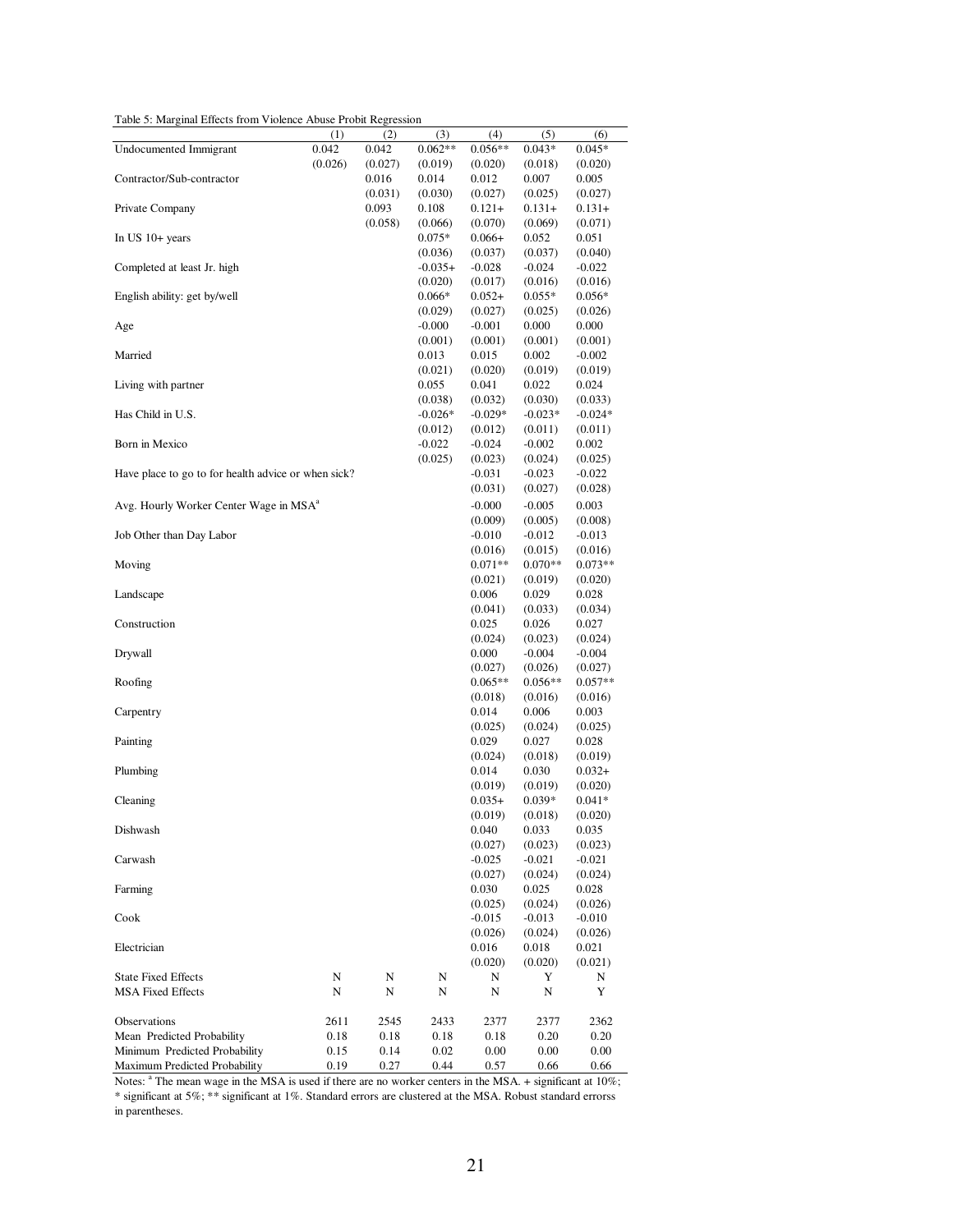Table 6, Marginal Effects from Wage Abuse Probit Regression

| Table 6, Marginal Effects from Wage Abuse Probit Regression |                      |           |           |            |            |            |
|-------------------------------------------------------------|----------------------|-----------|-----------|------------|------------|------------|
|                                                             | (1)                  | (2)       | (3)       | (4)        | (5)        | (6)        |
| <b>Undocumented Immigrant</b>                               | $0.\overline{100**}$ | $0.112**$ | $0.149**$ | $0.139**$  | 0.139**    | $0.133**$  |
|                                                             | (0.024)              | (0.025)   | (0.032)   | (0.029)    | (0.034)    | (0.036)    |
| Contractor/Sub-contractor                                   |                      | $0.109**$ | $0.105**$ | 0.098**    | $0.083**$  | $0.074*$   |
|                                                             |                      | (0.022)   | (0.024)   | (0.027)    | (0.031)    | (0.030)    |
| Private Company                                             |                      | 0.046     | 0.045     | 0.085      | 0.057      | 0.056      |
|                                                             |                      |           |           |            |            |            |
|                                                             |                      | (0.056)   | (0.056)   | (0.062)    | (0.059)    | (0.058)    |
| In US $10+$ years                                           |                      |           | 0.052     | 0.035      | 0.035      | 0.024      |
|                                                             |                      |           | (0.038)   | (0.038)    | (0.038)    | (0.037)    |
| Completed at least Jr. high                                 |                      |           | $-0.047$  | $-0.056*$  | $-0.065**$ | $-0.071**$ |
|                                                             |                      |           | (0.029)   | (0.022)    | (0.024)    | (0.026)    |
| English ability: get by/well                                |                      |           | 0.018     | $-0.005$   | 0.018      | 0.017      |
|                                                             |                      |           | (0.038)   | (0.036)    | (0.041)    | (0.039)    |
| Age                                                         |                      |           | 0.001     | $-0.000$   | 0.000      | 0.000      |
|                                                             |                      |           | (0.002)   | (0.001)    | (0.002)    | (0.002)    |
| Married                                                     |                      |           | $-0.020$  | $-0.024$   | $-0.036$   | $-0.035$   |
|                                                             |                      |           | (0.023)   | (0.023)    | (0.024)    | (0.025)    |
|                                                             |                      |           |           |            |            |            |
| Living with partner                                         |                      |           | 0.051     | 0.024      | 0.002      | $-0.010$   |
|                                                             |                      |           | (0.049)   | (0.041)    | (0.042)    | (0.043)    |
| Has Child in U.S.                                           |                      |           | 0.022     | 0.014      | 0.018      | 0.019      |
|                                                             |                      |           | (0.022)   | (0.023)    | (0.025)    | (0.025)    |
| Born in Mexico                                              |                      |           | -0.032    | $-0.045$   | $-0.011$   | $-0.011$   |
|                                                             |                      |           | (0.037)   | (0.037)    | (0.033)    | (0.037)    |
| Have place to go to for health advice or when sick?         |                      |           |           | $-0.039$   | $-0.036$   | -0.037     |
|                                                             |                      |           |           | (0.031)    | (0.031)    | (0.033)    |
|                                                             |                      |           |           |            |            |            |
| Avg. Hourly Worker Center Wage in MSA <sup>a</sup>          |                      |           |           | $-0.017$   | $-0.012$   | $-0.019**$ |
|                                                             |                      |           |           | (0.012)    | (0.010)    | (0.007)    |
| Job Other than Day Labor                                    |                      |           |           | $-0.113**$ | $-0.119**$ | $-0.105**$ |
|                                                             |                      |           |           | (0.031)    | (0.034)    | (0.029)    |
| Moving                                                      |                      |           |           | $0.096**$  | $0.112**$  | $0.113**$  |
|                                                             |                      |           |           | (0.034)    | (0.037)    | (0.039)    |
| Landscape                                                   |                      |           |           | 0.034      | 0.050      | 0.055      |
|                                                             |                      |           |           | (0.046)    | (0.041)    | (0.042)    |
| Construction                                                |                      |           |           | $0.116**$  | $0.127**$  | $0.147**$  |
|                                                             |                      |           |           | (0.043)    | (0.045)    | (0.045)    |
|                                                             |                      |           |           |            |            |            |
| Drywall                                                     |                      |           |           | 0.033      | 0.035      | 0.042      |
|                                                             |                      |           |           | (0.031)    | (0.030)    | (0.031)    |
| Roofing                                                     |                      |           |           | $0.085**$  | $0.075**$  | $0.078**$  |
|                                                             |                      |           |           | (0.028)    | (0.028)    | (0.027)    |
| Carpentry                                                   |                      |           |           | $0.062*$   | $0.058*$   | $0.056*$   |
|                                                             |                      |           |           | (0.026)    | (0.025)    | (0.027)    |
| Painting                                                    |                      |           |           | 0.033      | 0.038      | 0.034      |
|                                                             |                      |           |           | (0.030)    | (0.030)    | (0.029)    |
| Plumbing                                                    |                      |           |           | 0.057      | 0.063      | 0.063      |
|                                                             |                      |           |           | (0.039)    | (0.039)    | (0.039)    |
|                                                             |                      |           |           | 0.011      | 0.010      | 0.017      |
| Cleaning                                                    |                      |           |           |            |            |            |
|                                                             |                      |           |           | (0.020)    | (0.018)    | (0.019)    |
| Dishwash                                                    |                      |           |           | $-0.013$   | $-0.006$   | 0.008      |
|                                                             |                      |           |           | (0.023)    | (0.025)    | (0.027)    |
| Carwash                                                     |                      |           |           | 0.059      | 0.053      | 0.045      |
|                                                             |                      |           |           | (0.037)    | (0.038)    | (0.039)    |
| Farming                                                     |                      |           |           | 0.006      | 0.006      | $-0.003$   |
|                                                             |                      |           |           | (0.027)    | (0.027)    | (0.027)    |
| Cook                                                        |                      |           |           | $-0.035$   | $-0.041$   | $-0.046$   |
|                                                             |                      |           |           | (0.043)    | (0.043)    | (0.043)    |
|                                                             |                      |           |           |            |            |            |
| Electrician                                                 |                      |           |           | 0.018      | 0.022      | 0.018      |
|                                                             |                      |           |           | (0.036)    | (0.036)    | (0.036)    |
| <b>State Fixed Effects</b>                                  | N                    | N         | N         | N          | Y          | N          |
| <b>MSA Fixed Effects</b>                                    | N                    | N         | N         | N          | N          | Y          |
|                                                             |                      |           |           |            |            |            |
| Observations                                                | 2629                 | 2562      | 2449      | 2393       | 2393       | 2393       |
| Mean Predicted Probability                                  | 0.49                 | 0.50      | 0.50      | 0.50       | 0.52       | 0.53       |
| Minimum Predicted Probability                               | 0.41                 | 0.36      | 0.26      | 0.04       | 0.04       | 0.03       |
| Maximum Predicted Probability                               | 0.51                 | 0.58      | 0.75      | 0.82       | 0.86       | 0.90       |

Notes: <sup>a</sup> The mean wage in the MSA is used if there are no worker centers in the MSA. + significant at 10%; \* significant at 5%; \*\* significant at 1%. Standard errors are clustered at the MSA. Robust standard errorss in parentheses.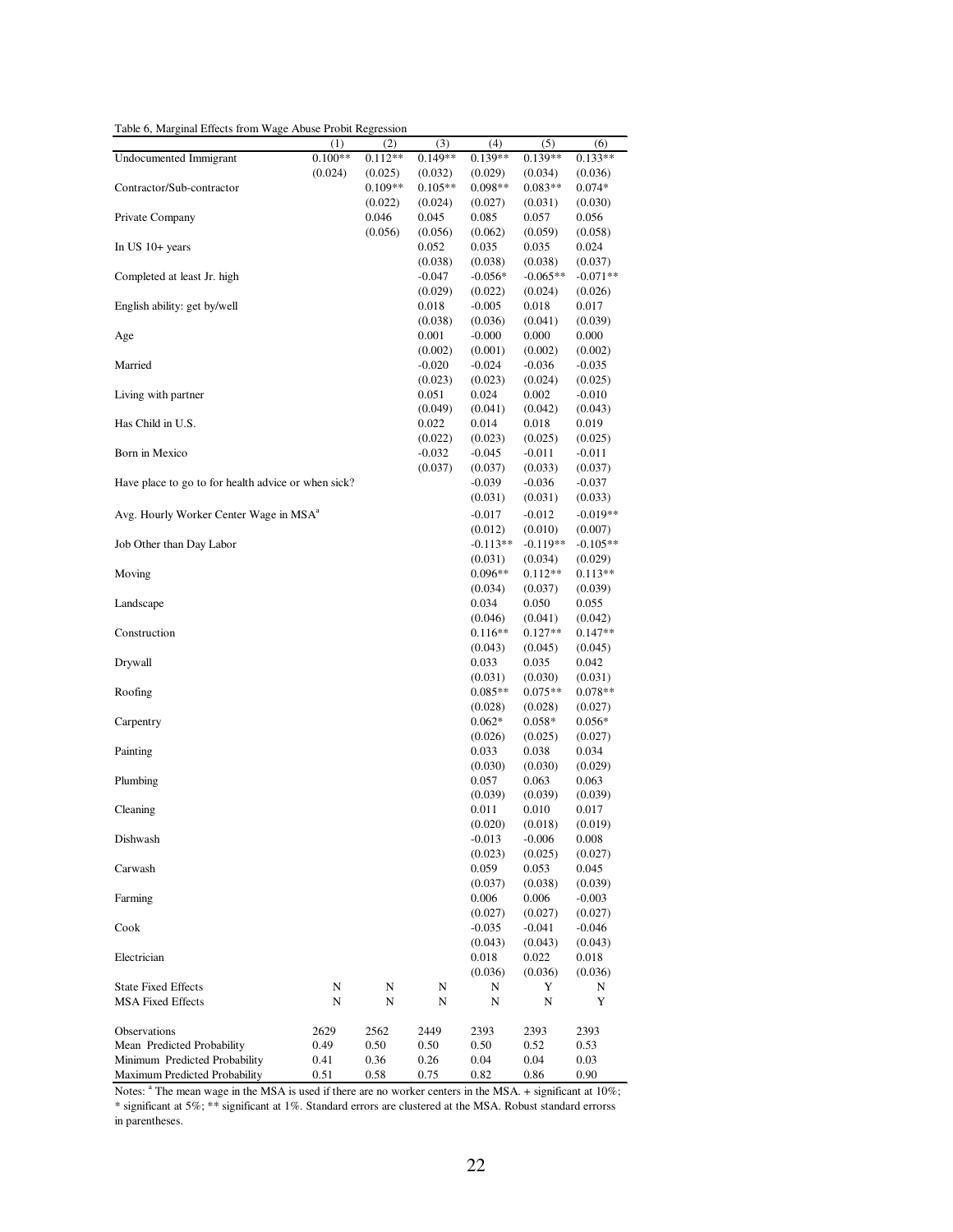Table 7: Marginal Effects from Breaks Abuse Probit Regression

| Table 7: Marginal Effects from Breaks Abuse Probit Regression                                                         |          |                  |                     |                     |                     |                     |
|-----------------------------------------------------------------------------------------------------------------------|----------|------------------|---------------------|---------------------|---------------------|---------------------|
|                                                                                                                       | (1)      | (2)              | (3)                 | (4)                 | (5)                 | (6)                 |
| <b>Undocumented Immigrant</b>                                                                                         | $0.068+$ | $0.074+$         | 0.098*              | $0.084*$            | $0.078+$            | $0.084+$            |
| Contractor/Sub-contractor                                                                                             | (0.039)  | (0.040)          | (0.039)             | (0.039)             | (0.046)             | (0.049)             |
|                                                                                                                       |          | 0.034<br>(0.023) | $0.045+$<br>(0.024) | 0.036<br>(0.025)    | 0.035<br>(0.026)    | 0.012<br>(0.027)    |
| Private Company                                                                                                       |          | 0.008            | 0.018               | 0.034               | 0.067               | 0.045               |
|                                                                                                                       |          | (0.062)          | (0.074)             | (0.068)             | (0.060)             | (0.056)             |
| In US $10+$ years                                                                                                     |          |                  | $0.076*$            | $0.062+$            | 0.062               | $0.065+$            |
|                                                                                                                       |          |                  | (0.031)             | (0.034)             | (0.038)             | (0.038)             |
| Completed at least Jr. high                                                                                           |          |                  | $-0.014$            | $-0.010$            | $-0.003$            | $-0.017$            |
|                                                                                                                       |          |                  | (0.036)             | (0.034)             | (0.030)             | (0.034)             |
| English ability: get by/well                                                                                          |          |                  | 0.068               | 0.043               | 0.036               | 0.038               |
|                                                                                                                       |          |                  | (0.043)             | (0.047)             | (0.042)             | (0.044)             |
| Age                                                                                                                   |          |                  | 0.000               | $-0.002$            | $-0.001$            | $-0.002$            |
|                                                                                                                       |          |                  | (0.001)             | (0.001)             | (0.001)             | (0.001)             |
| Married                                                                                                               |          |                  | 0.057               | $0.063+$            | 0.062               | $0.068+$            |
|                                                                                                                       |          |                  | (0.037)             | (0.037)             | (0.039)             | (0.040)             |
| Living with partner                                                                                                   |          |                  | $0.105*$            | $0.094+$            | $0.087+$            | 0.069               |
|                                                                                                                       |          |                  | (0.051)             | (0.048)             | (0.048)             | (0.044)             |
| Has Child in U.S.                                                                                                     |          |                  | $-0.008$            | $-0.013$            | $-0.010$            | $-0.016$            |
|                                                                                                                       |          |                  | (0.013)             | (0.015)             | (0.017)             | (0.018)             |
| Born in Mexico                                                                                                        |          |                  | $-0.000$            | $-0.007$            | 0.007               | $-0.005$            |
|                                                                                                                       |          |                  | (0.030)             | (0.037)             | (0.040)             | (0.037)             |
| Have place to go to for health advice or when sick?                                                                   |          |                  |                     | $-0.006$            | 0.005               | 0.001               |
|                                                                                                                       |          |                  |                     | (0.030)             | (0.031)             | (0.031)             |
| Avg. Hourly Worker Center Wage in MSA <sup>a</sup>                                                                    |          |                  |                     | $-0.006$            | $-0.026+$           | $0.156**$           |
|                                                                                                                       |          |                  |                     | (0.012)             | (0.015)             | (0.007)             |
| Job Other than Day Labor                                                                                              |          |                  |                     | $-0.108**$          | $-0.113**$          | $-0.085*$           |
|                                                                                                                       |          |                  |                     | (0.032)             | (0.029)             | (0.038)             |
| Moving                                                                                                                |          |                  |                     | 0.058               | 0.035               | 0.029               |
| Landscape                                                                                                             |          |                  |                     | (0.058)<br>0.040    | (0.057)<br>0.050    | (0.059)<br>0.058    |
|                                                                                                                       |          |                  |                     | (0.056)             | (0.052)             | (0.051)             |
| Construction                                                                                                          |          |                  |                     | 0.050               | 0.053               | 0.065               |
|                                                                                                                       |          |                  |                     | (0.063)             | (0.062)             | (0.063)             |
| Drywall                                                                                                               |          |                  |                     | 0.047               | 0.050               | 0.053               |
|                                                                                                                       |          |                  |                     | (0.035)             | (0.035)             | (0.034)             |
| Roofing                                                                                                               |          |                  |                     | $0.084*$            | $0.086*$            | $0.094**$           |
|                                                                                                                       |          |                  |                     | (0.035)             | (0.034)             | (0.034)             |
| Carpentry                                                                                                             |          |                  |                     | 0.007               | 0.012               | 0.003               |
|                                                                                                                       |          |                  |                     | (0.029)             | (0.027)             | (0.027)             |
| Painting                                                                                                              |          |                  |                     | $0.084*$            | $0.094*$            | $0.105**$           |
|                                                                                                                       |          |                  |                     | (0.038)             | (0.037)             | (0.038)             |
| Plumbing                                                                                                              |          |                  |                     | 0.026               | 0.037               | 0.033               |
|                                                                                                                       |          |                  |                     | (0.025)             | (0.022)             | (0.024)             |
| Cleaning                                                                                                              |          |                  |                     | 0.028               | 0.027               | 0.039               |
|                                                                                                                       |          |                  |                     | (0.030)             | (0.031)             | (0.033)             |
| Dishwash                                                                                                              |          |                  |                     | 0.048               | 0.041               | $0.048+$            |
| Carwash                                                                                                               |          |                  |                     | (0.030)<br>$-0.038$ | (0.029)<br>$-0.027$ | (0.026)<br>$-0.030$ |
|                                                                                                                       |          |                  |                     | (0.033)             | (0.031)             | (0.033)             |
| Farming                                                                                                               |          |                  |                     | 0.027               | 0.036               | 0.023               |
|                                                                                                                       |          |                  |                     | (0.027)             | (0.023)             | (0.025)             |
| Cook                                                                                                                  |          |                  |                     | $-0.010$            | $-0.012$            | $-0.019$            |
|                                                                                                                       |          |                  |                     | (0.041)             | (0.038)             | (0.037)             |
| Electrician                                                                                                           |          |                  |                     | 0.018               | 0.016               | 0.013               |
|                                                                                                                       |          |                  |                     | (0.022)             | (0.024)             | (0.022)             |
| <b>State Fixed Effects</b>                                                                                            | N        | N                | N                   | N                   | Y                   | N                   |
| <b>MSA Fixed Effects</b>                                                                                              | N        | N                | N                   | N                   | N                   | Y                   |
|                                                                                                                       |          |                  |                     |                     |                     |                     |
| Observations                                                                                                          | 2614     | 2547             | 2435                | 2379                | 2379                | 2379                |
| Mean Predicted Probability                                                                                            | 0.44     | 0.44             | 0.43                | 0.43                | 0.45                | 0.46                |
| Minimum Predicted Probability                                                                                         | 0.39     | 0.37             | 0.27                | 0.06                | 0.03                | 0.02                |
| Maximum Predicted Probability                                                                                         | 0.45     | 0.48             | 0.67                | 0.73                | 0.86                | 0.85                |
| Notes: <sup>a</sup> The mean wage in the MSA is used if there are no worker centers in the MSA. + significant at 10%; |          |                  |                     |                     |                     |                     |

\* significant at 5%; \*\* significant at 1%. Standard errors are clustered at the MSA. Robust standard errorss in parentheses.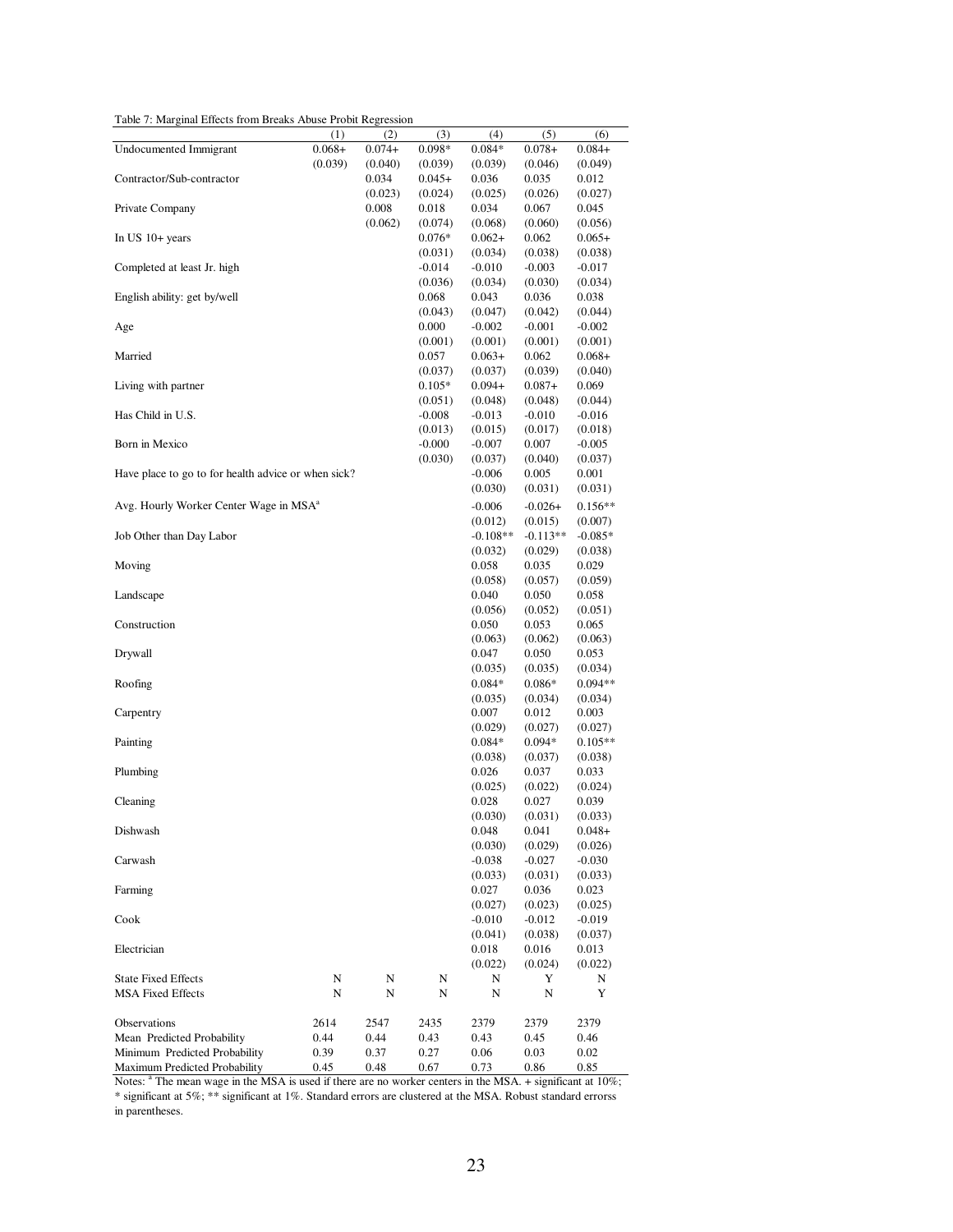### **Data Appendix**

The NDLS sample was executed in four stages. In the first stage of the sample design, 50 cities were randomly selected. Because Los Angeles and New York City were sampled twice, the sample consisted of 48 unique MSAs. Selection of these MSAs was based on: (1) belonging to one of four strata defined by the overall Latino population, and (2) each MSA's total population relative to the smallest metropolitan area in the strata. Of the 48 randomly selected MSAs, 13 did not have a day labor population; hence, were not surveyed in the NDLS. This left 35 MSAs with a confirmed day labor population.

In the second step, in order to collect data on a representative number of worker centers, another 11 MSAs with worker centers that had not been selected as part of the random sample were added, bringing the total to 46 MSAs. Thus, these 11 MSAs define an additional stratum to the four strata above. Step 3 in the sample design included identifying all day labor worker sites within the 46 MSAs, whereas step 4 consisted in randomly selecting workers for the survey. Although all identified day labor sites were subsequently visited, no day laborers were found in 10 MSAs on the day of the survey. This brought the total number of surveyed MSAs to 36.

Several procedures were used to identify day labor hiring sites (from November 2003 to March 2004). First, local groups, such as community-based organizations, advocacy groups, churches, home improvement stores, police departments, city planning departments, and merchants, were contacted. Additionally, they carried out internet searches (i.e., looked at newspapers, websites, articles) to identify sites within each MSA. More than half of the hiring sites were identified using this method. Further sites were identified using a "referral" system that in many ways resembles snowball sampling. Day laborers were approached at different sites and asked where else they go in search of work, and workers at those new sites were asked the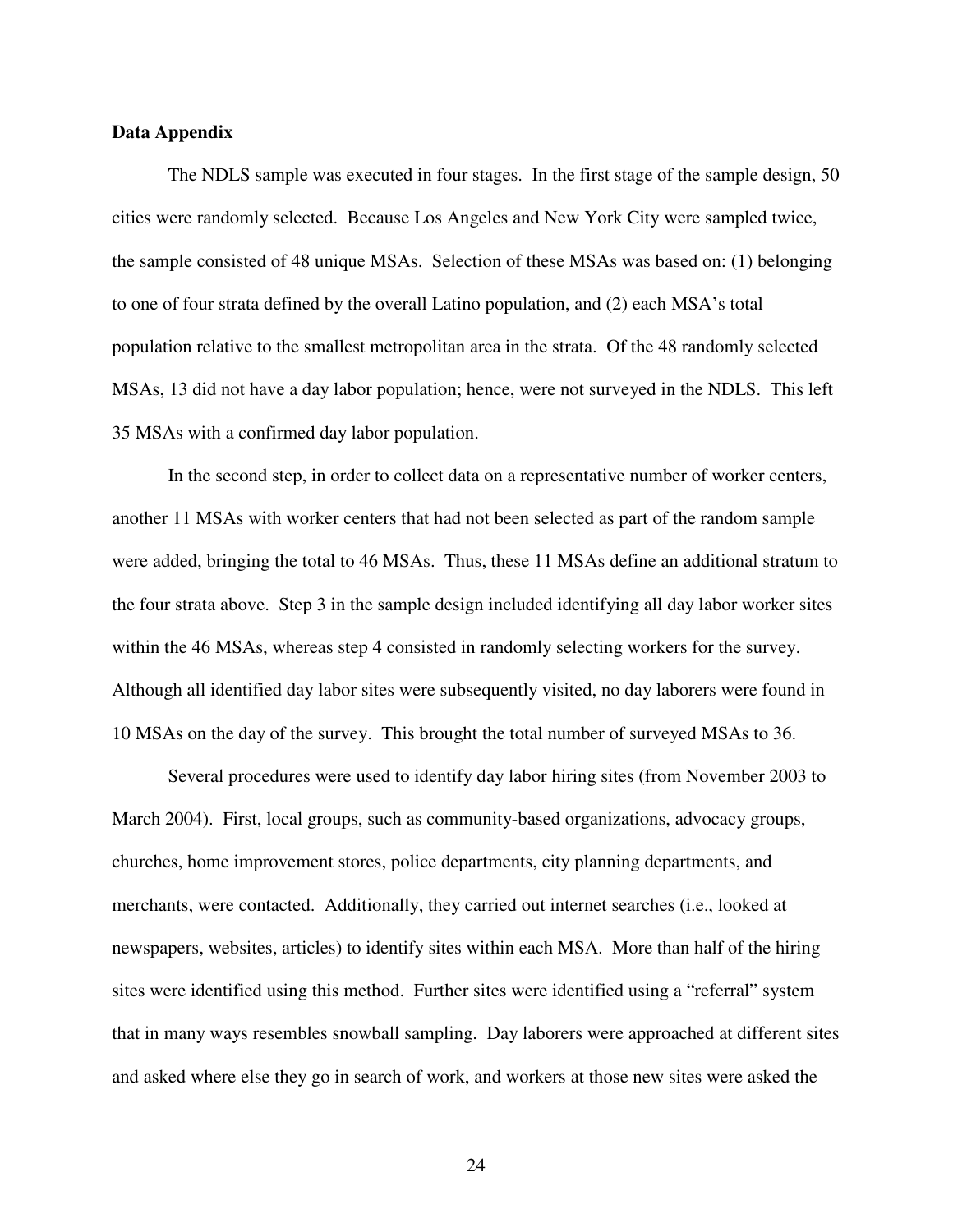same question. This method led to the identification of the remainder of the sites. All known sites were visited, except for those in Los Angeles, New York, and Orange County due to budget restrictions. This aspect of the sample design is also incorporated into the survey weights.

Utilizing information (i.e., field notes, counts of day laborers) from the site identification research and the scouting exercise in May 2004, "selection" counts for each site were established. Selection counts were based on the size (total number of day laborers) of the hiring site prior to the survey conducted in July and August of 2004. Upon arrival at a given site, a total count of all workers was taken at 6:30 in the morning. The count was repeated every hour until 10:30 a.m. and included day laborers who arrived after the initial count had been made. Included in the count was a general description of each worker (usually based on physical features and/or clothing attire). After all the workers had been counted, a simple random sampling procedure was administered whereby potential participants were identified. Each worker who fell within the selection count (a random number) was approached and asked to participate in the survey. Workers were randomly selected at 264 hiring sites in 139 municipalities in 20 states and the District of Columbia.

A total of 2,660 surveys were completed. The majority of the interviews were administered in Spanish and all were conducted face to face. The survey was undertaken during a continuous seven-week period (the last week of June to mid-August 2004). Each interview included more than 100 questions. The survey took approximately 35 minutes to complete, and each participant received \$10 and a certificate of participation. The refusal rate (21 percent) was considerably low particularly in light of what most survey experts regard as a difficult population to approach and convince to participate in a research study (U.S. General Accounting Office, 2002).